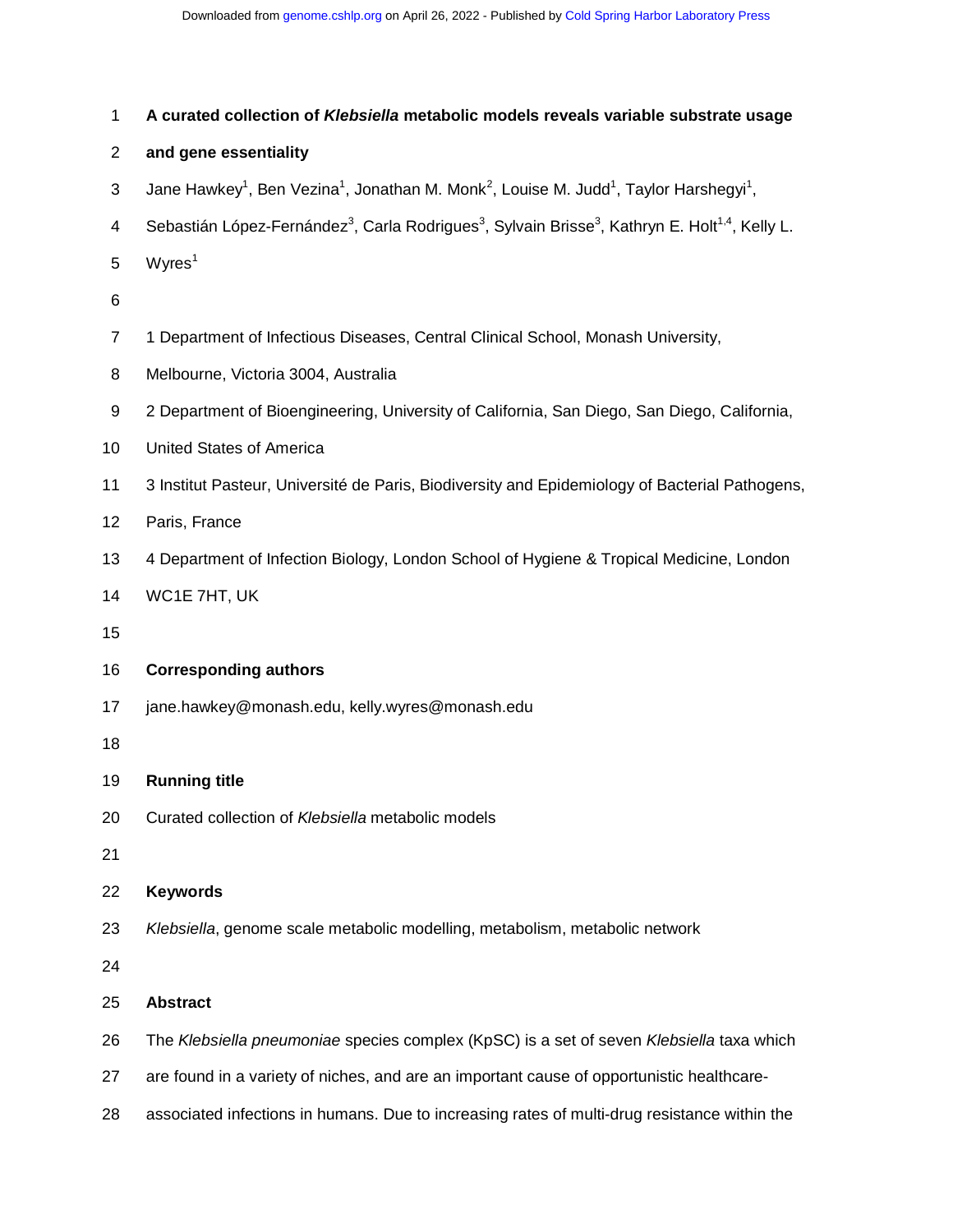29 KpSC, there is a growing interest in better understanding the biology and metabolism of 30 these organisms to inform novel control strategies. We collated 37 sequenced KpSC isolates 31 isolated from a variety of niches, representing all seven taxa. We generated strain-specific 32 genome scale metabolic models (GEMs) for all 37 isolates and simulated growth phenotypes 33 on 511 distinct carbon, nitrogen, sulphur and phosphorus substrates. Models were curated 34 and their accuracy assessed using matched phenotypic growth data for 94 substrates 35 (median accuracy of 96%). We explored species-specific growth capabilities and examined 36 the impact of all possible single gene deletions using growth simulations in 145 core carbon 37 substrates. These analyses revealed multiple strain-specific differences, within and between 38 species and highlight the importance of selecting a diverse range of strains when exploring 39 KpSC metabolism. This diverse set of highly accurate GEMs could be used to inform novel 40 drug design, enhance genomic analyses, and identify novel virulence and resistance 41 determinants. We envisage that these 37 curated strain-specific GEMs, covering all seven 42 taxa of the KpSC, provide a valuable resource to the *Klebsiella* research community.

43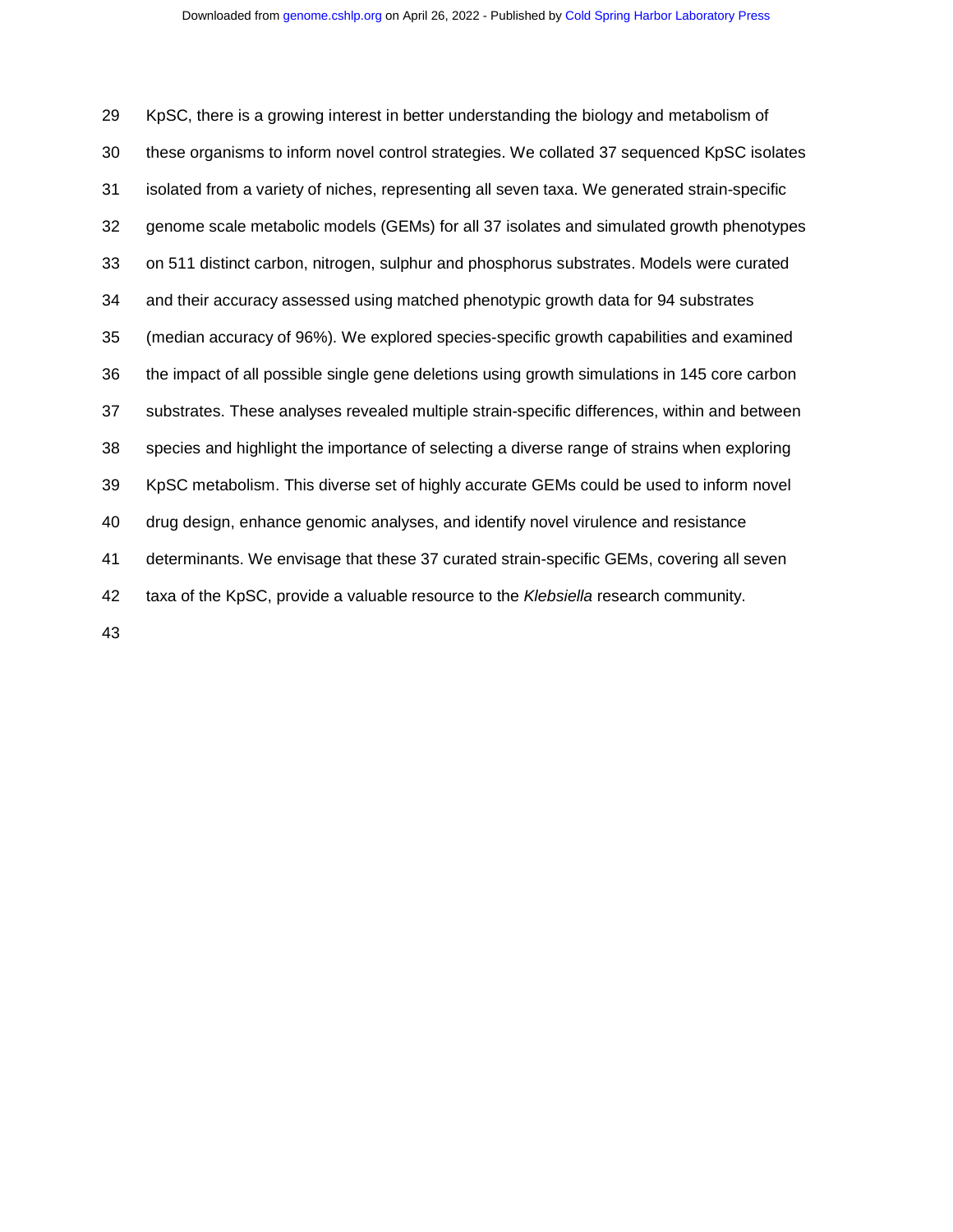#### 44 **Introduction**

| 45 | Klebsiella pneumoniae is a ubiquitous bacterium that inhabits a variety of host- and non-host  |
|----|------------------------------------------------------------------------------------------------|
| 46 | associated environments and is a major cause of human disease. It is an opportunistic          |
| 47 | pathogen and a significant contributor to the spread of antimicrobial resistance globally      |
| 48 | (Pendleton et al. 2014; Navon-Venezia et al. 2017; Thorpe et al. 2021). Multi-drug resistant   |
| 49 | K. pneumoniae with resistance to the carbapenems (the 'drugs of last resort') cause            |
| 50 | infections that are extremely difficult to treat and are considered an urgent public health    |
| 51 | threat (Pendleton et al. 2014). Understanding the biology and ecological behaviour of these    |
| 52 | organisms is essential to inform novel control strategies.                                     |
| 53 |                                                                                                |
| 54 | The past 6-7 years have seen an explosion of K. pneumoniae comparative genomics                |
| 55 | studies, revealing numerous insights into its epidemiology, evolution, pathogenicity and       |
| 56 | drug-resistance, and informing a genomic framework that facilitates surveillance and           |
| 57 | knowledge generation (recently summarised in (Wyres et al. 2020)). It is now clear that        |
| 58 | isolates identified as K. pneumoniae through standard microbiological identification           |
| 59 | techniques actually comprise seven distinct closely related taxa known as the K.               |
| 60 | pneumoniae species complex (KpSC): K. pneumoniae sensu stricto, Klebsiella variicola           |
| 61 | subsp. variicola, K. variicola subsp. tropica, Klebsiella quasipneumoniae subsp.               |
| 62 | quasipneumoniae, K. quasipneumoniae subsp. similipneumoniae, Klebsiella quasivariicola         |
| 63 | and Klebsiella africana (Gorrie et al. 2017; Long et al. 2017; Rodrigues et al. 2019; Wyres et |
| 64 | al. 2020). K. pneumoniae sensu stricto accounts for the majority of human infections and is    |
| 65 | therefore the most well-studied of these organisms.                                            |
| 66 |                                                                                                |
| 67 | Each individual K. pneumoniae genome encodes between 5000 and 5500 genes; ~2000 are            |

68 conserved among all members of the species (core genes) and the remainder vary between 69 individuals (accessory genes) (Holt et al. 2015). The total sum of all core and accessory 70 genes is estimated to exceed 100,000 protein coding sequences that can be assigned to 71 various functional categories, many of which are not well-characterised. For example, the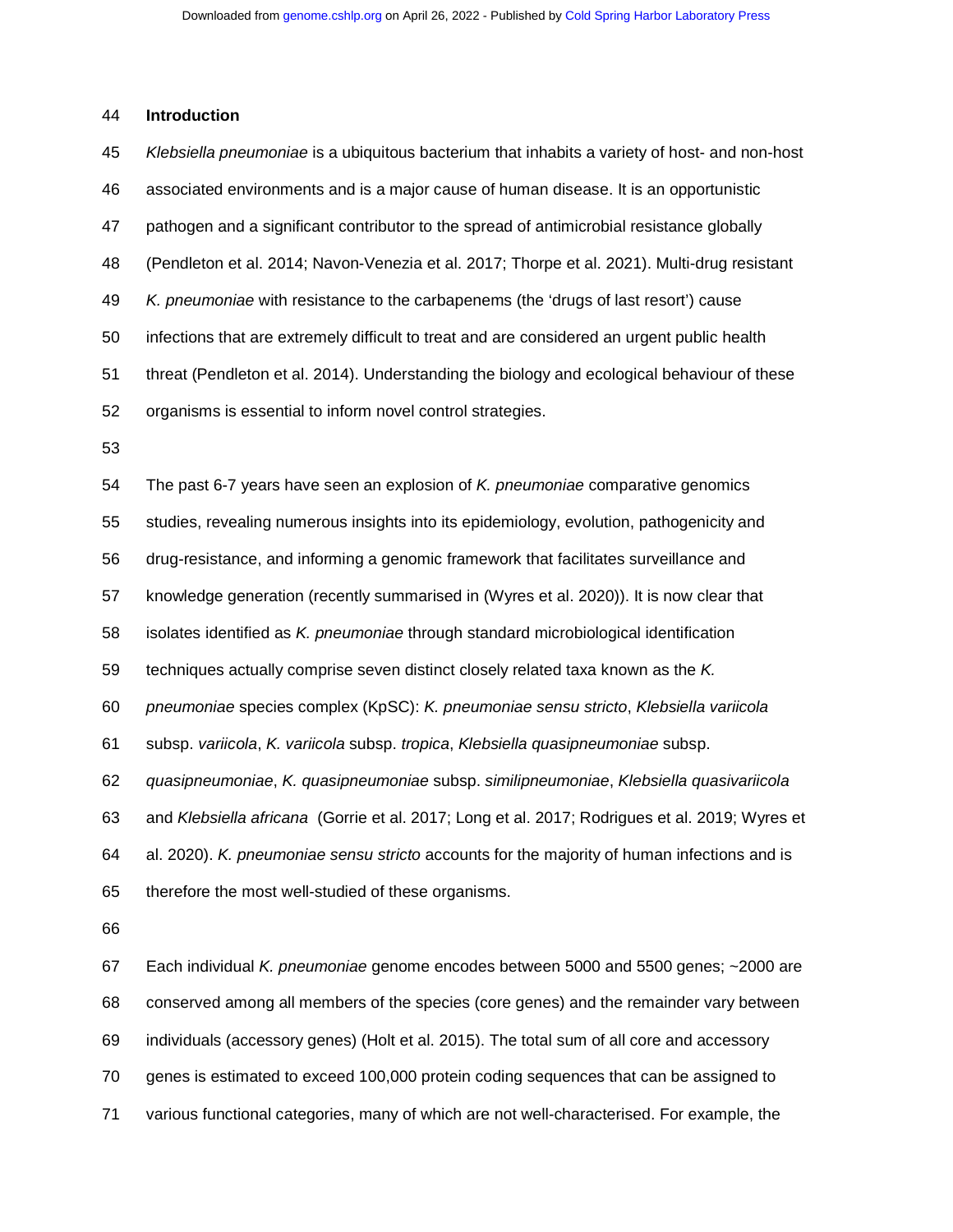72 diversity, mechanism and phenotypic impact of antimicrobial resistance genes, accounting 73 for 1% of the total gene pool, is well understood. In contrast the functional implications of 74 metabolic genes, which account for the largest single fraction of the gene-pool (37%) (Holt et 75 al. 2015), are relatively poorly understood. The sheer number of genes in this category 76 suggests that substantial metabolic variability exists within the KpSC, a hypothesis 77 supported by two studies that have generated growth phenotypes for multiple isolates 78 (Brisse et al. 2009; Blin et al. 2017). However, these data are limited by the number and 79 variety of substrates tested and it is difficult to consolidate the genotype data in the context 80 of these phenotypes. Moreover, these phenotyping methods are slow, expensive, and non-81 scalable across large numbers of isolates.

82

83 Genome-scale metabolic modelling represents a powerful approach to bridge the gap 84 between genotypes and phenotypes. Drawing on the accumulated biochemical knowledge-85 base, it is possible to infer the metabolic network of an individual organism from its genome 86 sequence and subsequently apply *in silico* modelling approaches to predict its metabolic 87 capabilities (growth phenotypes) (O'Brien et al. 2015). Such models allow exploration of 88 metabolic diversity (Monk et al. 2013; Seif et al. 2018; Bosi et al. 2016), prediction the impact 89 of gene deletions or the response to drug exposure (Tong et al. 2020), identification of novel 90 virulence factors or drug targets (Ramos et al. 2018; Bartell et al. 2017; Zhu et al. 2018), and 91 optimisation for the production of industrially-relevant compounds. (Li et al. 2016; Jung et al. 92 2015).

93

94 To-date, two curated and validated single strain genome-scale metabolic models (GEMs) 95 have been reported for *K. pneumoniae*. The first was generated for the MGH78578 96 laboratory strain and published in 2011 (model ID iYL1228) (Liao et al. 2011). It comprised 97 1228 genes, 1188 enzymes and 1970 reactions, and was validated by comparison of *in*  98 *silico* growth predictions to true phenotypes generated for 171 substrates using a Biolog 99 phenotyping array. The estimated accuracy of iYL1228 was 84% when comparing to Biolog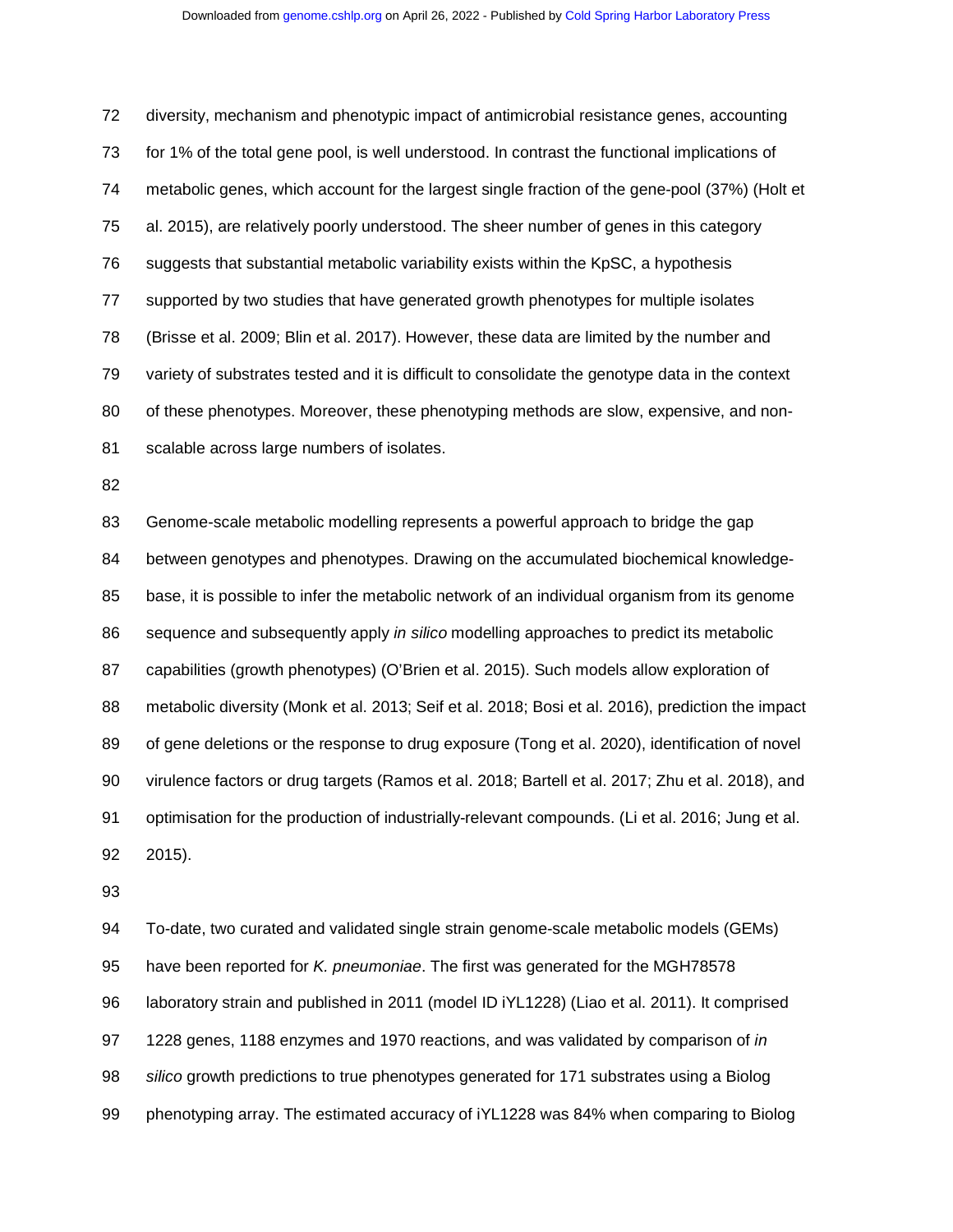100 growth phenotypes. A second *K. pneumoniae* GEM, for laboratory strain KPPR1, was 101 published in 2017 (model ID iKp1289) (Henry et al. 2017). This model contained 1289 genes 102 and 2145 reactions. The KPPR1 model was found to be 79% accurate when compared to 103 Biolog phenotype data in terms of predicting substrate-growth phenotypes. More recently, 104 Norsigian and colleagues (Norsigian et al. 2019a) reported non-validated draft GEMs for 22 105 antimicrobial-resistant *K. pneumoniae* clinical isolates built from the iYL1228 model via a 106 subtractive approach. Subsequent *in silico* growth predictions indicated variability between 107 isolates in terms of carbon, nitrogen and sulfur but not phosphorus utilisation. There was 108 evidence that nitrogen substrate usage could be used to classify strains associated with 109 distinct drug-resistance phenotypes. However, none of these models were experimentally 110 validated.

111

112 Here, we present an updated version of the MGH78578 GEM in addition to novel GEMs for 113 36 KpSC strains, including representatives of all seven taxa in the species complex. We 114 curate and validate the models using a combination of Biolog growth assays and additional 115 targeted growth phenotype data, resulting in a median accuracy of 96%. We define the core 116 reactomes of *K. pneumoniae* and the broader species complex, and identify species-specific 117 metabolic capabilities. We then explore these models to identify strain-specific gene 118 essentiality and metabolic pathway redundancy across growth on 145 core carbon 119 substrates.

120

#### 121 **Results**

#### 122 *Completed KpSC Genomes*

123 We collated 37 previously described isolates from the KpSC complex, including at least one 124 representative per taxon (Blin et al. 2017; Rodrigues et al. 2019). The collection spanned a 125 variety of sequence types (STs) within species with more than one strain, and represented a 126 wide range of isolation sources (including human host-associated, water and the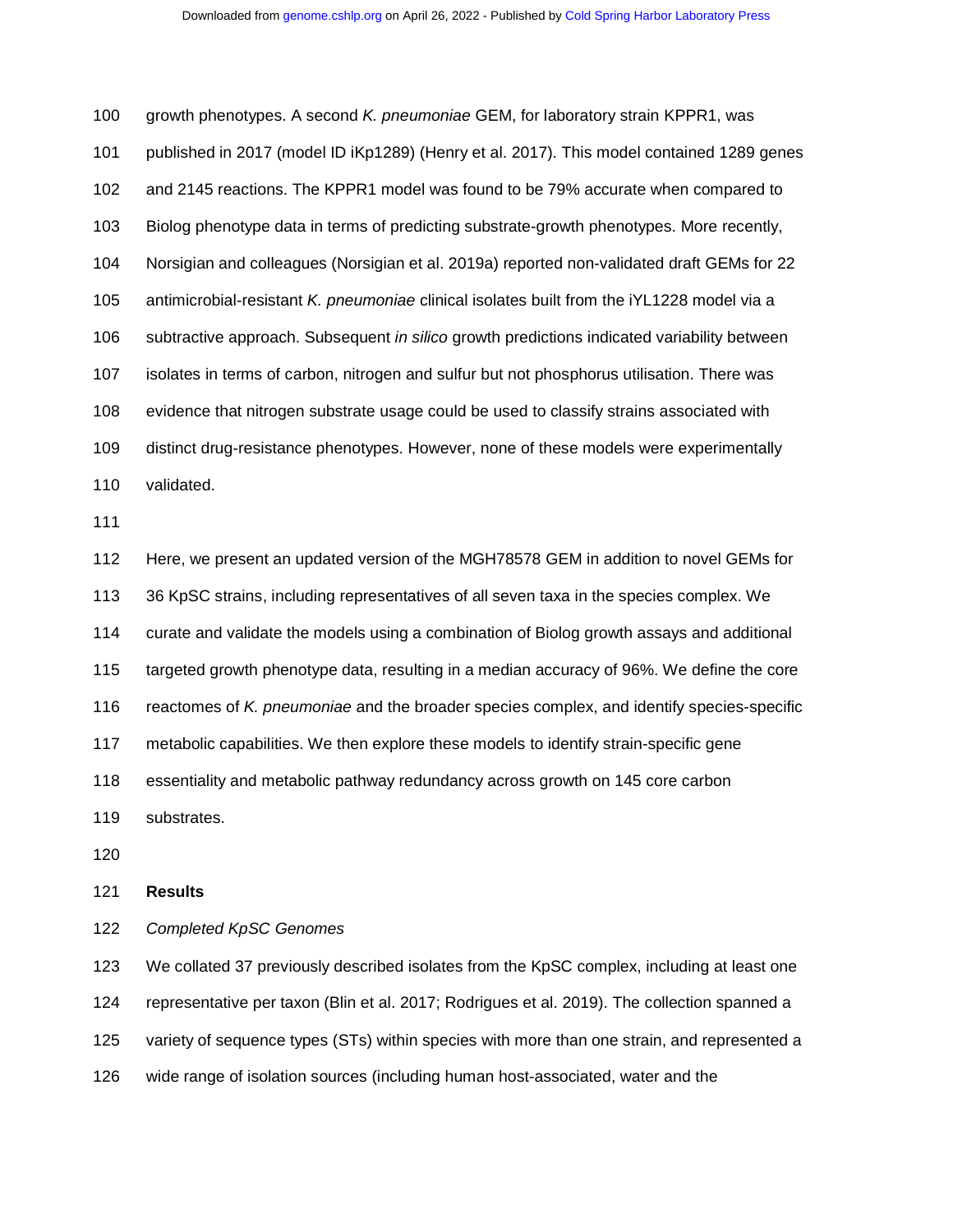127 environment). The strains were geographically and temporally diverse, sampled from five 128 continents and with isolation dates spanning 1935 - 2010 (**Supplemental Table 1**). 129 130 Eight strains had previously-published complete genome sequences available, and we 131 generated complete genome sequences for the remaining 29 strains using a combination of 132 short- and long-read sequencing (see **Methods**). The median genome size was 5.5 Mbp

133 (range 5.1 - 6.0 Mbp) with a median of 5145 genes (range 4798 - 5704 genes). The majority 134 of strains carried at least one plasmid (n=29, 78%), with seven strains carrying five or more 135 plasmids.

136

137 *Model generation, curation and validation* 

138 Using these completed genomes we created strain-specific GEMs, initially using the curated 139 MGH78578 GEM (iYL1288) as a reference to identify conserved genes and reactions, 140 followed by manual curation (see **Methods**). The latter was enabled by the availability of 141 matched phenotype data (Blin et al. 2017) indicating the ability of each strain to grow in 142 minimal media supplemented with each of 94 distinct sole carbon substrates for which we 143 were able to predict growth in silico using the GEMs (**Supplemental Table 2**). Our 144 phenotypic data included 12 carbon substrates for which growth was demonstrated for at 145 least one strain and for which the corresponding metabolite transport and/or processing 146 reactions were not present in the original iYL1288 model. Literature searches were 147 undertaken to identify the putatively responsible candidate genes and reactions for GEM 148 inclusion. For example, all strains were able to utilise palatinose as a carbon substrate; the 149 reaction required to catabolise this compound was added based on the presence of core 150 genes with ≥99% nucleotide homology to *aglAB* (that encode AglAB), which has been shown 151 to catabolise palatinose in *K. pneumoniae* (Thompson et al. 2001) (**Supplemental Table 3**). 152 When the model-based predictions and our phenotypic growth data disagreed, we attempted 153 to correct the models by identifying alternative pathways from the literature or homologous 154 genes in other *Klebsiella* or Enterobacteriaceae species with sufficient evidence to allow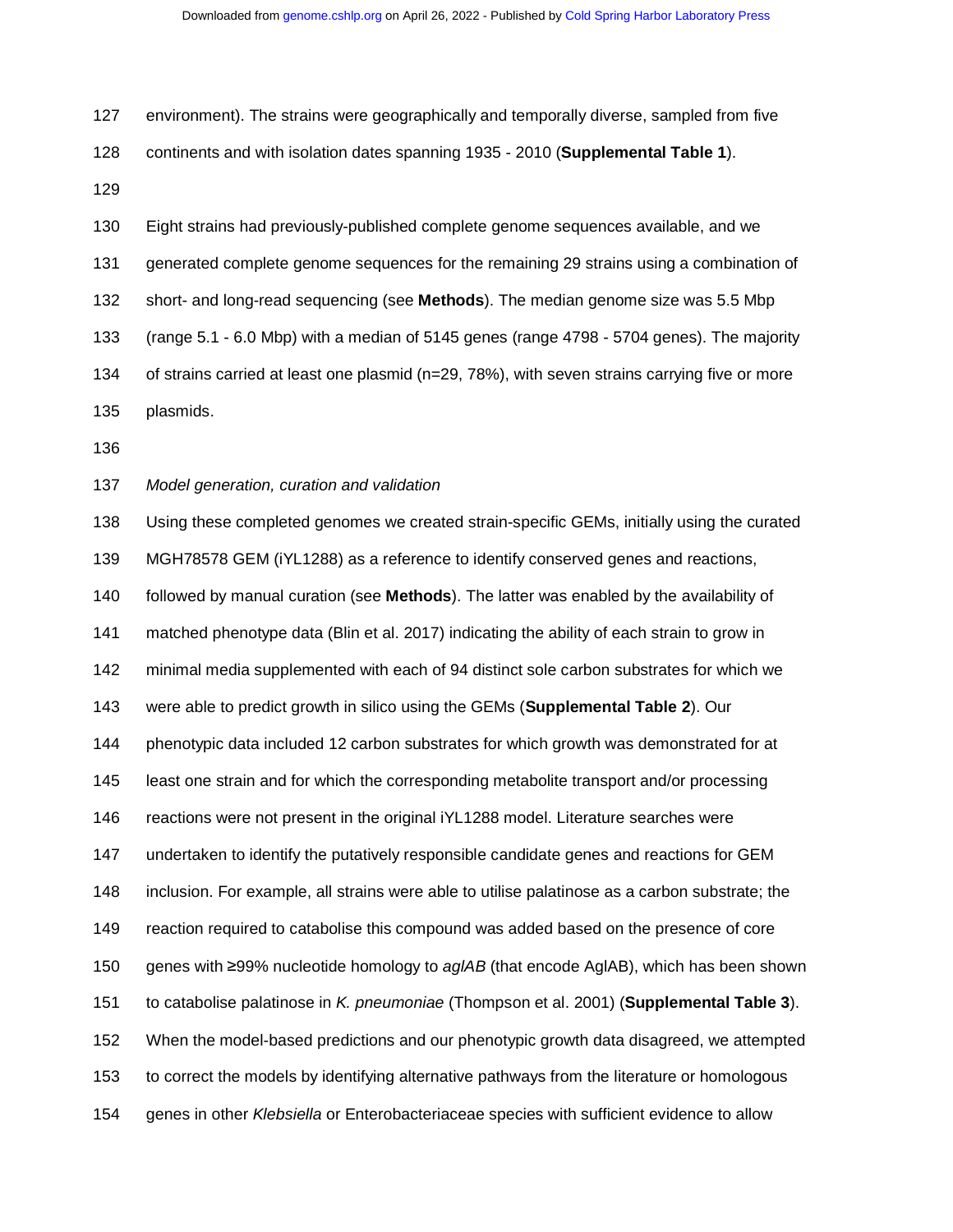155 inclusion in our models (see **Methods**, **Supplemental Table 3**). Overall, we added 49 genes 156 and 56 reactions across all models.

157

158 The final curated, validated models were highly accurate for the prediction of growth 159 phenotypes measured via Biolog (median accuracy 95.7%, range 88.3 - 96.8%, 160 **Supplemental Table 1**). The majority (87%) of the discrepancies were false positives, 161 where the model predicted growth on a carbon substrate but we did not observe any 162 phenotypic growth. False positives usually occur due to gene regulation, where strains carry 163 the genes encoding the enzymes required to import and metabolise a substrate, however 164 these genes are not expressed during the phenotypic growth experiments. False positives 165 can also be related to technical issues with measuring metabolic phenotypes, e.g. the limit of 166 detection, sensitivity of growth detection, and use of correct standards for measurements 167 (Ibarra et al. 2002). Every model had at least one false positive (median 4, range 1 – 11, 168 **Supplemental Table 1**) across 31 different carbon substrates. The most common false 169 positive calls were predicted growth in 2-oxoglutarate (n=35 strains), ethanolamine (n=29), 170 L-ascorbate (n=28) and 3-hydroxycinnamic acid (n=20); false positive calls for the remaining 171 27 carbon substrates were associated with ≤6 strains each (**Supplemental Table 4**). 172 173 Five carbon substrates had at least one strain with a false negative call, where the model did 174 not predict growth but we observed a growth phenotype: L-tartaric acid (n=12 strains), L-175 lyxose (n=5), L-sorbose (n=2), propionic acid (n=2) and L-galactonic acid-gamma-lactone 176 (n=1) (**Supplemental Table 4**). In such cases it is assumed that the models are missing 177 information required to optimise for growth on these substrates (Orth et al. 2012). Despite 178 thorough literature and database searches, we were unable to identify alternate biological 179 pathways that could plausibly fill these gaps in the models. This was particularly notable

180 among the five *K. quasipneumoniae* subsp. *quasipneumoniae* strains, which all had false

181 negative predictions for L-lyxose utilisation. These genomes were each missing *sgaU*

182 (KPN\_04590), which was present in all other KpSC genomes and encodes an enzyme that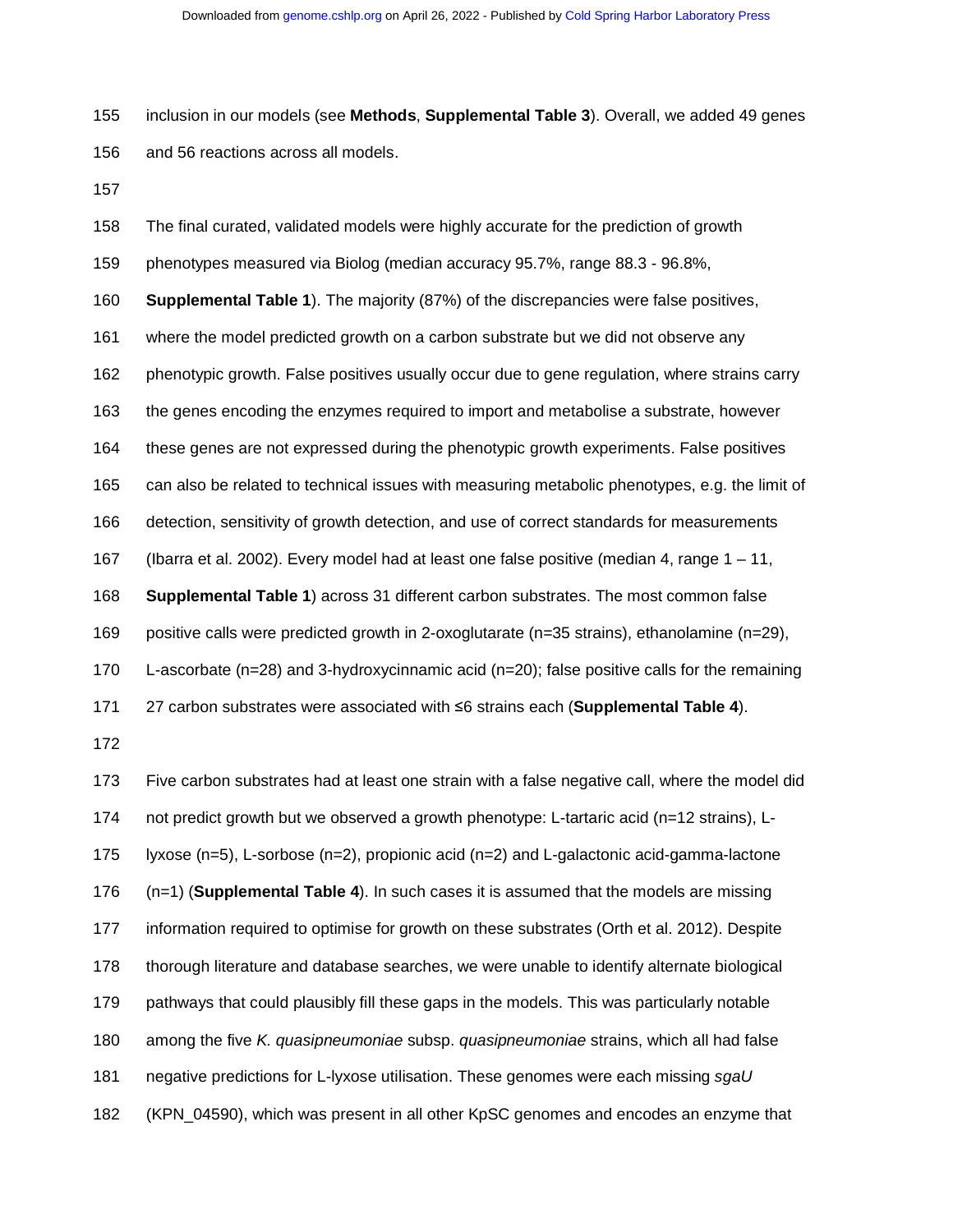183 converts L-ribulose-5-phosphate to L-xylulose-5-phosphate. We were unable to detect any 184 other proteins belonging to this enzyme class or carrying similar domains. As the phenotypic 185 results indicated that all *K. quasipneumoniae* subsp. *quasipneumoniae* can utilise L-lyxose, 186 we hypothesise that they must contain unknown functional orthologue/s to *sgaU*, which can 187 perform isomerase activity on L-ribulose 5-phosphate. 188 189 We performed an independent validation of the models by comparing growth phenotypes 190 from the VITEK GN card with simulated phenotypes (n=13 substrates, see **Methods**). The 191 models were highly accurate in this setting (median accuracy 100%, range 92.3% - 100%, 192 **Supplemental Table 5**). All discrepancies were false positives (n=4) – two for growth in 193 succinate, one in tagatose and one in 5-keto-D-gluconate (**Supplemental Table 5**). 194 195 *Novel GEMs reveal species- and strain-specific metabolic diversity* 196 Our strain collection provided us with a novel opportunity to compare predicted metabolic 197 functionality between all seven taxa within the KpSC. Overall there were median 1219 genes 198 and 2294 reactions in each curated strain-specific GEM (range 1190 - 1243 and 2283 - 2305 199 respectively), representing median 23.6% of all coding sequences in each genome 200 (**Supplemental Table 1**). Each species had ~1200 core model genes and ~2200 core 201 reactions (**Table 1**), with a slight decreasing trend with increasing sample size. Conversely, 202 the total number of distinct reactions detected among the best represented species, *K.*  203 *pneumoniae* (2312, n=20 genomes) was higher than those detected among each of the 204 species represented by fewer genomes (2299 in *K. quasipneumoniae* subsp. 205 *quasipneumoniae*; 2307 in both *K. quasipneumoniae* subsp. *similipneumoniae* and *K.*  206 *variicola* subsp. *variicola*). In terms of the reactions themselves, the vast majority were core 207 across all species (**Fig. 1**), however there was variability in reactions associated with 208 carbohydrate metabolism, for which 16% (n=37/234) were not conserved across all models 209 (**Fig. 1**). Among these variable reactions we identified three involved in the N-210 acetylneuraminate pathway (ACNAMt2pp, ACNML and AMANK) which were species-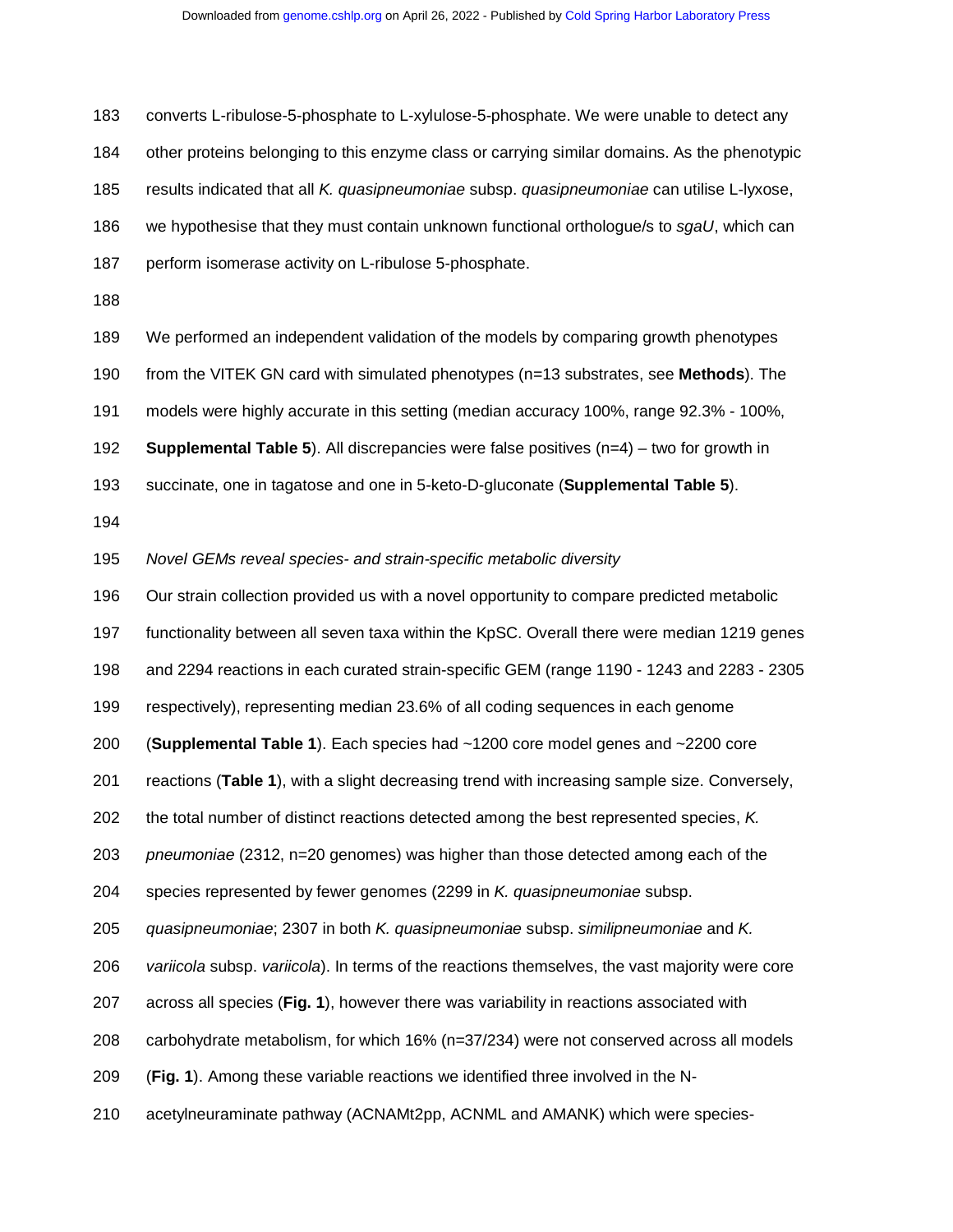- 211 specific and were found to be core in all five *K. quasipneumoniae* subsp. *similipneumoniae*
- 212 in our study, while absent from all other genomes. A BLASTN screen of all 307 *K.*
- 213 *quasipneumoniae* subsp. *similipneumoniae* genomes from Lam et al. (Lam et al. 2021)
- 214 revealed that these three genes were present in all 307 genomes, indicating that this
- 215 pathway is likely to be core across all members of the species.
- 216

## 217 **Table 1: Summary of genomes and the core elements of the GEMs.**

| <b>Species</b>      | #              | # STs          | # model      | # reactions | #           |
|---------------------|----------------|----------------|--------------|-------------|-------------|
|                     | genomes        |                | genes (core) | (core)      | phenotypes  |
|                     |                |                |              |             | (core)      |
| K. pneumoniae       | 20             | 18             | 1202 - 1243  | 2288 - 2305 | 277 - 282   |
|                     |                |                | (1183)       | (2276)      | (277)       |
| K. quasipneumoniae  | 5              | 5              | 1197 - 1209  | 2283 - 2289 | $270 - 274$ |
| subsp.              |                |                | (1190)       | (2283)      | (268)       |
| quasipneumoniae     |                |                |              |             |             |
| K. quasipneumoniae  | 5              | 5              | 1200 - 1220  | 2283 - 2299 | $273 - 280$ |
| subsp.              |                |                | (1194)       | (2287)      | (273)       |
| similipneumoniae    |                |                |              |             |             |
| K. variicola subsp. | $\overline{4}$ | $\overline{4}$ | 1212 - 1227  | 2294 - 2301 | 279 - 282   |
| variicola           |                |                | (1214)       | (2299)      | (279)       |
| K. africana         | $\mathbf{1}$   | $\mathbf{1}$   | 1216         | 2289        | 279         |
| K. quasivariicola   | 1              | $\mathbf{1}$   | 1228         | 2299        | 279         |
| K. variicola subsp. | 1              | $\mathbf{1}$   | 1237         | 2310        | 281         |
| tropica             |                |                |              |             |             |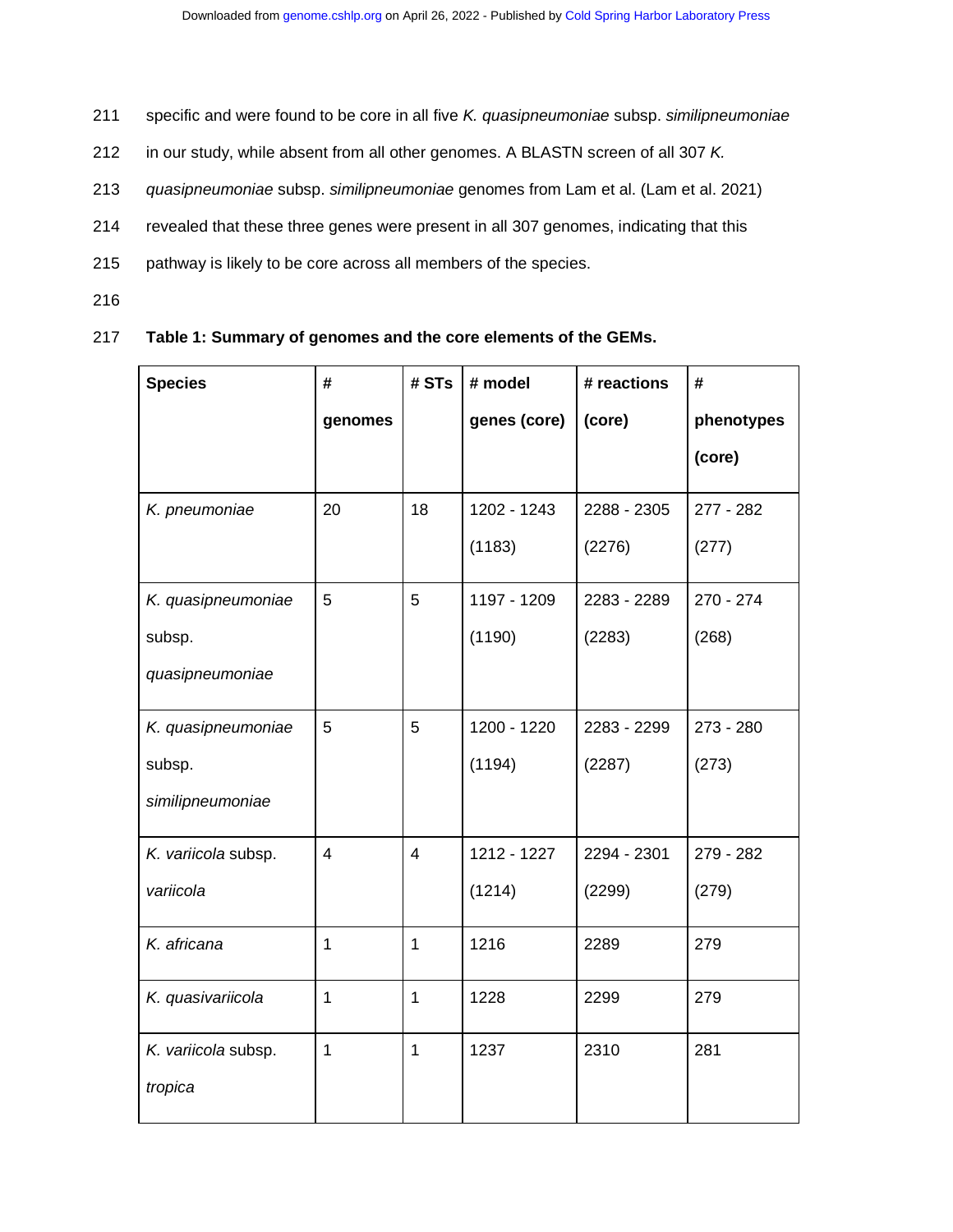218

| 219 | We simulated growth on 511 substrates as the sole sources of either carbon ( $n=272$ ),           |
|-----|---------------------------------------------------------------------------------------------------|
| 220 | nitrogen ( $n=155$ ), phosphorus ( $n=59$ ) or sulfur ( $n=25$ ) (see Methods, Supplemental Table |
| 221 | 2). A total of 224 (44%) were unable to support growth for any strain (carbon=107,                |
| 222 | nitrogen=87, phosphorus=15, sulfur=15). Overall the number of core growth-supporting              |
| 223 | phenotypes was very similar across taxa, with a median of 279 (range 268 - 281, Table 1).         |
| 224 | Of the 287 that were predicted to support growth for at least one strain, 262 were conserved      |
| 225 | across all 37 strains (carbon=145, nitrogen=64, phosphorus=43, sulfur=10), with only 25           |
| 226 | (5%) substrates variable between strains. Substrates that could be utilised as a carbon           |
| 227 | source had the most variation, with 7% of carbon substrates displaying variable predicted         |
| 228 | growth phenotypes by strain (Fig. 2). This was in stark contrast to substrates used as a          |
| 229 | source of sulfur, where no variation was observed (Fig. 2).                                       |
| 230 |                                                                                                   |
| 231 | Amongst the 20 variable carbon substrates, there was some species-specific variation. Six         |
| 232 | of these reflect core growth capabilities in all but one of the seven species (3-                 |
| 233 | hydroxycinnamic acid, 3-(3-hydroxy-phenyl)propionate, D-arabitol, L-ascorbate, L-lyxose,          |
| 234 | tricarballylate, Fig. 3). In the case of tricarballylate, we identified a new pathway which was   |
| 235 | absent from the original K. pneumoniae MGH78578 model: all KpSC species except for K.             |
| 236 | pneumoniae carried the tcuABC operon, which encodes the enzymes responsible for                   |
| 237 | oxidising tricarballylate to cis-aconitate (Lewis et al. 2009) via the TCBO reaction (Fig. 3). In |
| 238 | contrast, all KpSC were able to utilise L-ascorbate with the exception of K. quasipneumoniae      |
| 239 | subsp. quasipneumoniae, where all five genomes were lacking the ulaABC operon encoding            |
| 240 | the transport reaction ASCBptspp (Fig. 3). This reaction converts L-ascorbate into L-             |
| 241 | ascorbate-6-phosphate as it is transported into the cytosol (Zhang et al. 2003). We screened      |
| 242 | all 149 K. quasipneumoniae subsp. quasipneumoniae genomes from Lam et al. (Lam et al.             |
| 243 | 2021) for ulaABC with BLASTN and found that this operon was missing from all members of           |
| 244 | the species, suggesting that this is a conserved deletion in $K$ . quasipneumoniae subsp.         |
| 245 | quasipneumoniae.                                                                                  |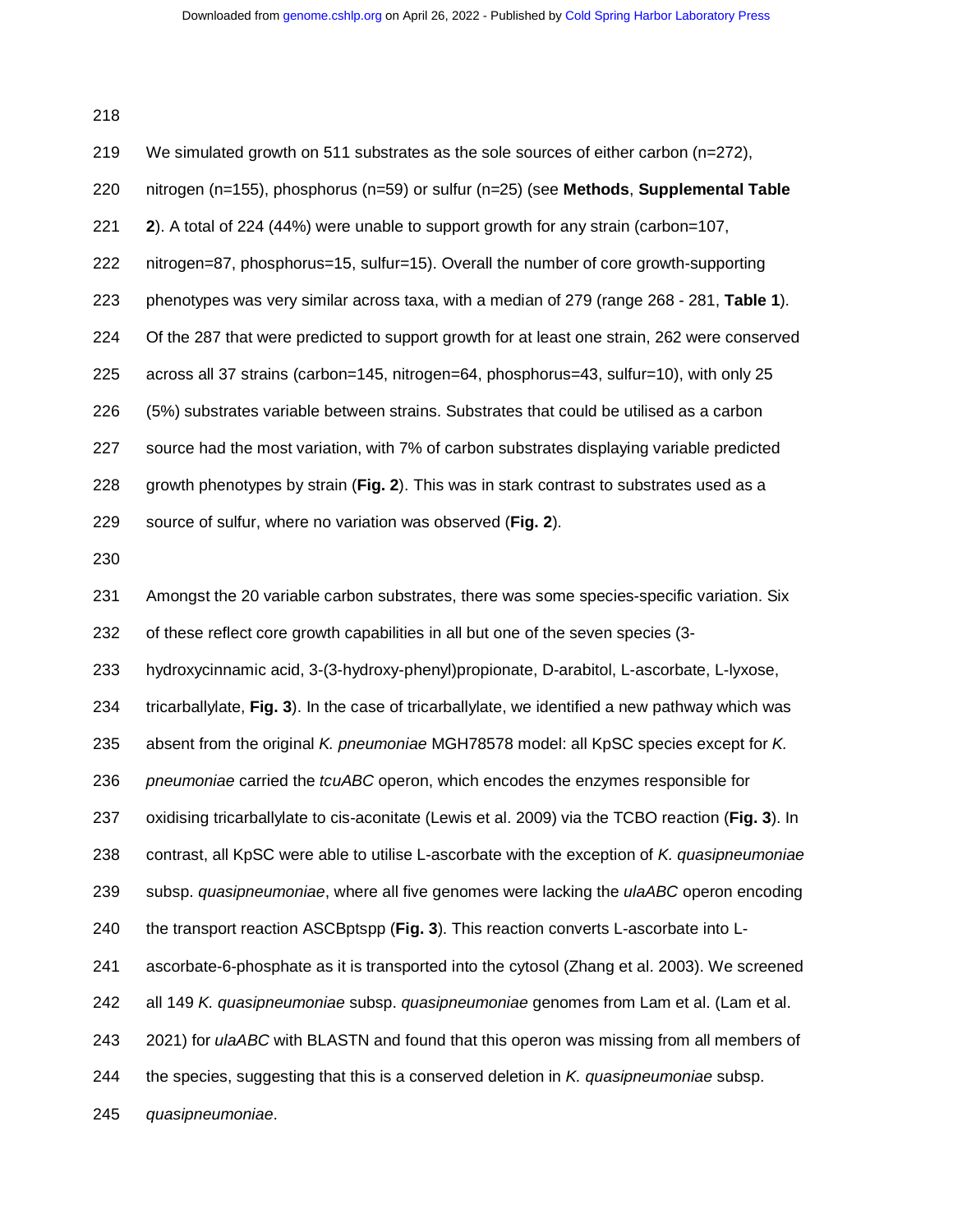246

| 247 | The remaining 14 variable carbon substrates were specific to five or fewer strains. For     |
|-----|---------------------------------------------------------------------------------------------|
| 248 | example, sn-glycero-3-phosphocholine could be utilised by all strains as a carbon and       |
| 249 | phosphorus substrate, except for the single K. africana and K. quasivariicola               |
| 250 | representatives, which share a common ancestor in the core-gene phylogenetic tree (Fig. 3). |
| 251 | Both of these genomes lacked glpQ, encoding the enzyme required to convert sn-glycero-3-    |
| 252 | phosphocholine into sn-glycero-3-phosphate and ethanolamine (Brzoska and Boos 1988).        |
| 253 | We confirmed that glpQ was absent in all 13 K. quasivariicola genomes listed in Lam et al.  |
| 254 | (Lam et al. 2021) by screening for the gene using BLASTN. To check the result if the glpQ   |
| 255 | deletion is present in other K. africana (as we have only a single genome), we screened six |
| 256 | K. africana genomes (all ST4838) for glpQ from Vezina et al. (Vezina et al. 2021) and found |
| 257 | that this gene was present in all strains. There was only a single carbon substrate, N-     |
| 258 | acetylneuraminate, which supported growth for all K. quasipneumoniae subsp.                 |
| 259 | similipneumoniae, due to the presence of the nan operon (Vimr and Troy 1985), encoding      |
| 260 | the proteins required to catalyse the ACNAMt2pp, ACNML and AMANK reactions, which           |
| 261 | were absent in all the other species (Fig. 3).                                              |
| 262 |                                                                                             |
| 263 | Single gene knockout simulations reveal variable gene essentiality                          |
| 264 | Strain-specific GEMs provide an unparalleled opportunity to simulate the impact of single   |
| 265 | gene knockout mutations for diverse strains. As carbon substrates were associated with the  |
| 266 | greatest amount of variation, we focused on the impact of single gene knockouts in this     |
| 267 | group. For each strain we simulated the impact of deletion of each unique gene in its GEM   |
| 268 | on growth in each of the core carbon substrates (those predicted to support growth of all   |
| 269 | strains, n=145), resulting in 6,544,865 unique simulations (Supplemental Table 6). Among    |
| 270 | these simulations, 639,365 (9.8%) were predicted to result in a loss of growth phenotype.   |
| 271 |                                                                                             |
| 272 | In order to compare the diversity of knock-out phenotypes between strains, we focused on    |

273 simulations representing core gene-substrate combinations (n=164,285 gene-substrate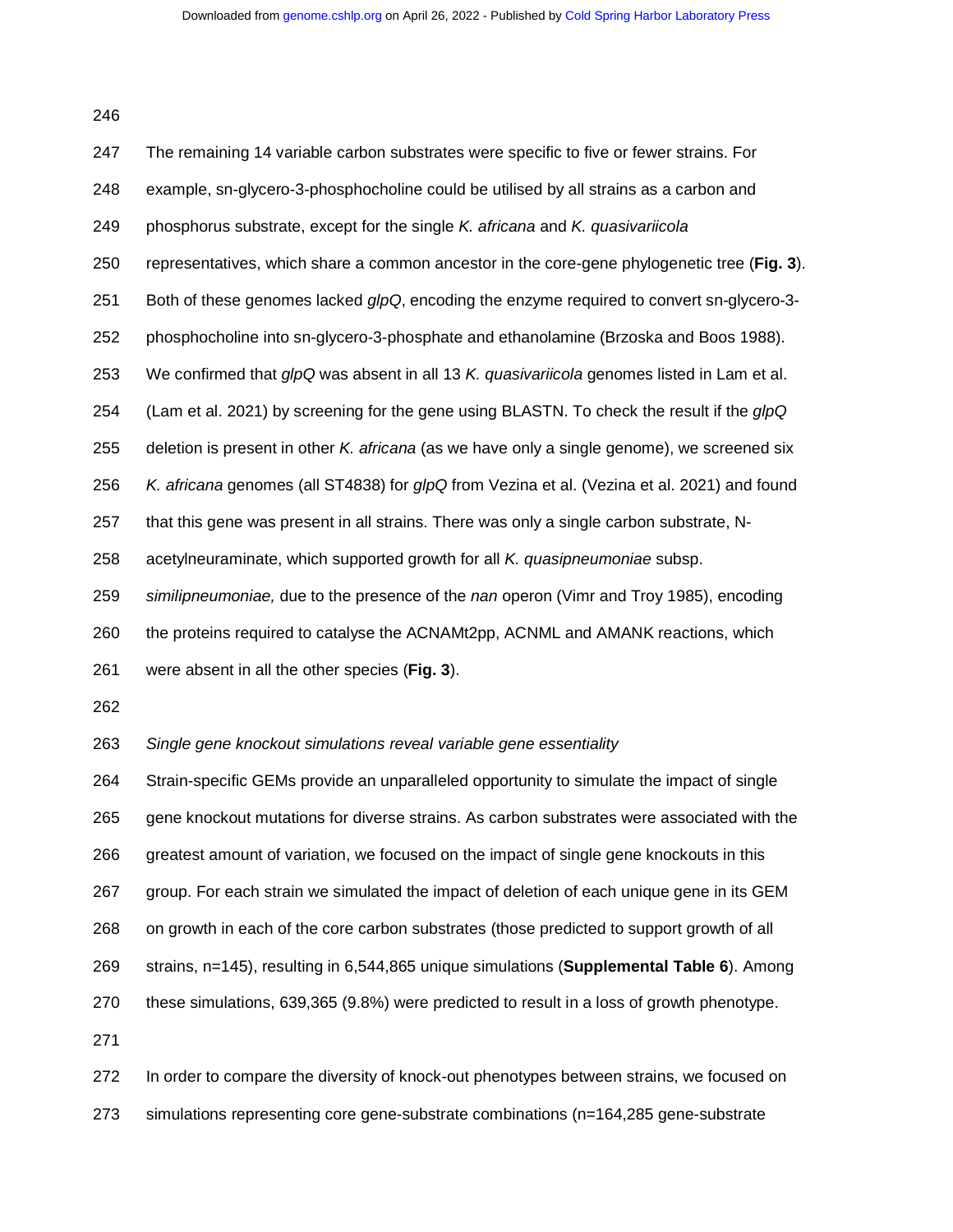274 combinations; 1133 genes that were present in all GEMs x 145 substrates) and excluded 275 those representing non-core gene-substrate combinations (n=19,140 combinations), 276 because the former can be directly compared for all strains whereas the latter cannot (by 277 definition not all strains harbour all of the genes). A total of 146,385 core gene-substrate 278 combinations (89.1%) resulted in no loss of growth phenotype in any strain, while 7170 279 (10.5%) combinations resulted in a loss of growth phenotype in all strains. At the gene level, 280 807 genes (71.2%) were not predicted to be essential for growth for any substrate in any 281 strain, and just 57 genes (5.0%) were predicted to be essential for all substrates in all 282 strains. The latter were associated with 194 distinct reactions (1-32 reactions each, 283 median=1, **Supplemental Table 7**), encompassing 8 subsystem categories: cell membrane 284 metabolism (n=76 reactions), lipid metabolism (n=42), amino acid metabolism (n=33), 285 transport, inner- (n=29) or outer-transport (n=6), nucleotide metabolism (n=5), carbohydrate 286 metabolism  $(n=2)$ , and cofactor and prosthetic group biosynthesis  $(n=1)$ . 287 288 Gene essentiality varied by strain, with reasonable consistency within species. The number 289 of core gene-substrate combinations predicted to result in a loss of growth phenotype 290 ranged from 0 to 519 (median=143, **Fig. 4**) and the number of core genes resulting in a 291 phenotype on at least one growth substrate ranged from 0 to 15 (median=3). The vast 292 majority of these genes (31 of 36 unique genes, 86.1%) were associated with loss of growth 293 phenotypes for ≤6 substrates, with minimal variation in the total number of substrates among 294 those strains that were impacted. In contrast, a small number of genes were associated with

295 loss of growth for all or almost all substrates for some strains (4 genes, 11.1%, each

296 impacting ≥143 substrates per strain, **Fig. 4**).

297

298 We further investigated the core gene deletions predicted to result in loss of growth

299 phenotypes for ≥143 substrates in only a subset of strains, beginning with an apparent *K.* 

300 *quasipneumoniae* subsp*. quasipneumoniae* species-specific phenotype. The associated

301 gene, KPN\_03428, encodes the enzyme for catalysis of two reactions in the models: CYSDS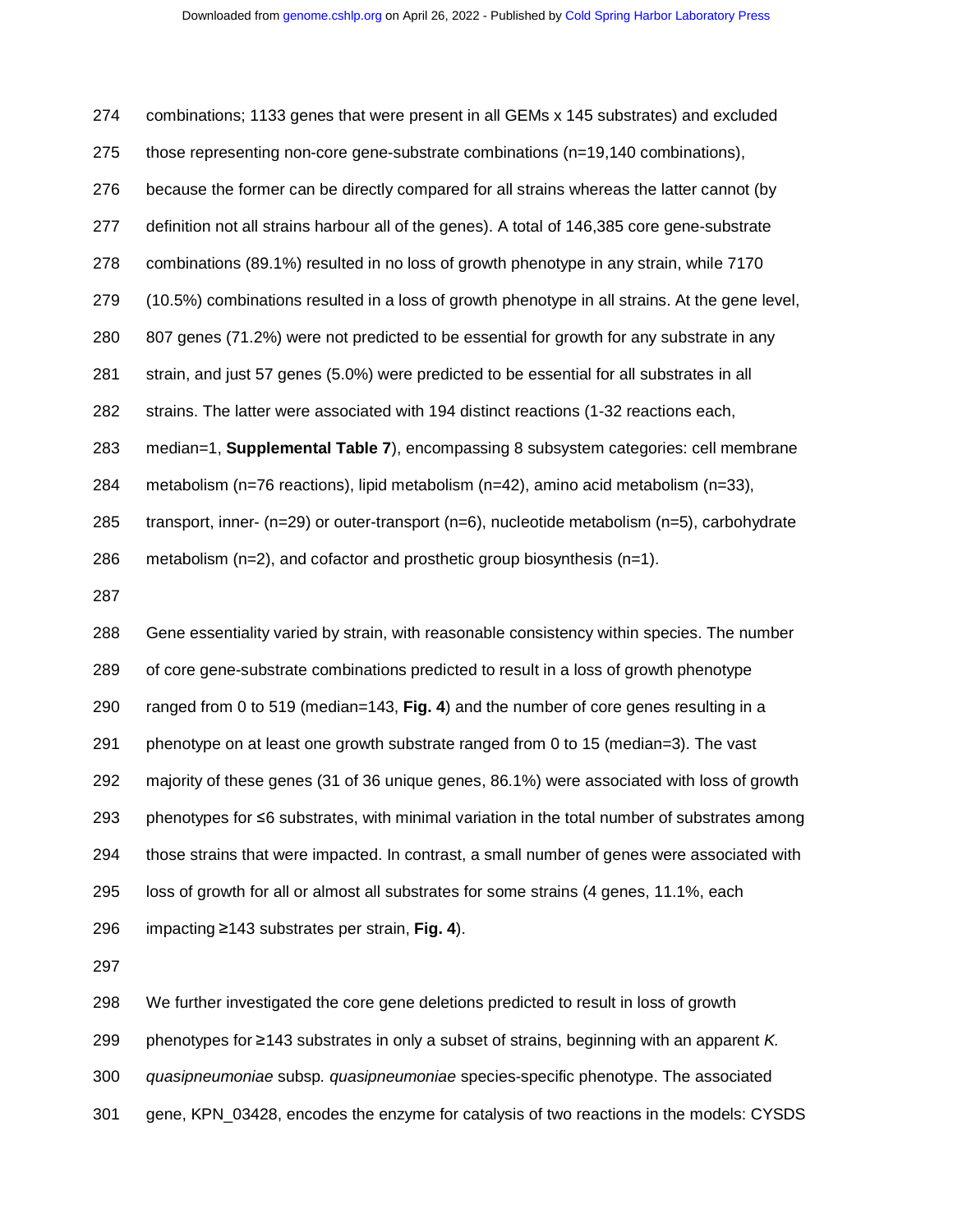302 (cysteine desulfhydrase) and CYSTL (cystathionine b-lyase), the latter of which may also be 303 encoded by KPN\_01511 (*malY*). *malY* was present in all other models but absent from all *K.*  304 *quasipneumoniae* subsp*. quasipneumoniae* (closest bi-directional BLASTP hit had 30.07% 305 identity, well below the threshold required for inclusion as a homolog and considerably lower 306 than the expected divergence between KpSC *s*pecies (3-4% nucleotide divergence, Holt et 307 al. 2015)), and no alternate genes encoding putative cystathionine b-lyases could be 308 identified by search of the KEGG database, indicating a lack of genetic redundancy for these 309 reactions. Direct comparison of the *K. quasipneumoniae* subsp. *quasipneumoniae* 01A030T 310 chromosome to *K. pneumoniae* MGH78578 revealed that the former harboured a ~5 kbp 311 deletion relative to the latter, spanning the *zntB*, *malY* and *malX* genes as well as part of 312 *malI*. The lack of *malY* (KPN\_01511) in combination with the KPN\_03428 deletion resulted in 313 predicted loss of ability to produce three key metabolites (L-homocysteine, ammonium and 314 pyruvate) and ultimately the predicted loss of biomass production. This deletion was 315 replicated in all five *K. quasipneumoniae* subsp. *quasipneumoniae* strains. Inspection of an 316 additional 149 publicly available *K. quasipneumoniae* subsp. *quasipneumoniae* genome 317 assemblies (see **Methods**) found this region to be present in only 37 genomes (24%), 318 suggesting that the most recent common ancestor of this species is lacking this region, with 319 occasional re-acquisition in some lineages. 320 321 Unlike the KPN\_03428 deletion, deletion of KPN\_04246 resulted in predicted loss of growth

322 phenotypes for all 145 substrates for the single *K. africana* strain plus 13 of 20 *K.* 

323 *pneumoniae* strains (comprising multiple distantly related lineages including representatives

324 of the well-known globally distributed ST14, ST23, ST86 and ST258). KPN\_04246 encodes

325 a protein that catalyses two reactions, ACODA, acetylornithine deacetylase, and NACODA,

326 N-acetylornithine deacetylase, both of which may also be encoded by the product of

327 KPN\_01464 (homologs of this gene were identified in only those genomes that were not

328 associated with loss of growth phenotype). Comparison of the *K. pneumoniae* strain CG43

329 (ST86) chromosome lacking KPN\_01464 to *K. pneumoniae* MGH78578 harbouring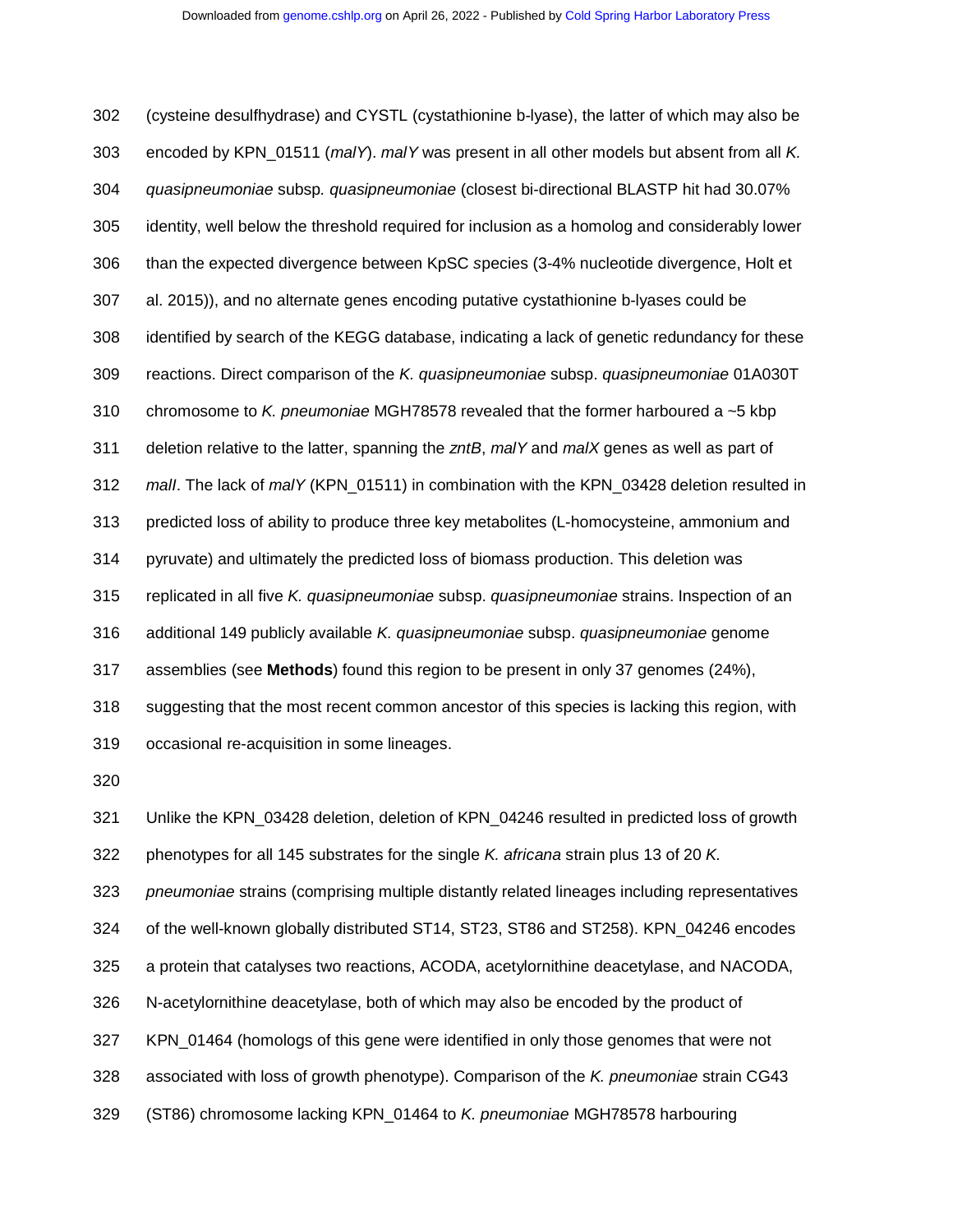330 KPN\_01464 showed that CG43 contained a ~10 kbp deletion resulting in the loss of 331 KPN\_01464. This deletion was replicated in the *K. africana* 200023T genome and the 332 remaining 12 *K. pneumoniae* genomes that lacked KPN\_01464 (≤33.24% identity for the 333 best bi-directional BLASTP hit, no alternate genes encoding putative acetylornithine 334 deacetylases/N-acetylornithine deacetylases were identified in KEGG). 335 336 Finally, we investigated the two gene deletions (KPN\_02238 and KPN\_00456) resulting in 337 predicted loss of growth on all substrates in only *K. pneumoniae* NJST258-1. KPN\_02238 338 encodes the protein responsible for catalysing PRPPS (phosphoribosylpyrophosphate 339 synthetase), for which no redundant genes were included in any of our KpSC models. This 340 reaction converts alpha-D-ribose 5-phosphate to 5-phospho-alpha-D-ribose 1-diphosphate, a 341 key substrate utilised as input for 14 downstream reactions. While the *K. pneumoniae* 342 MGH78578 reference model contains a redundant pathway to support this conversion, one 343 of the required reactions (R15BPK, catalysed by a ribose-1,5-bisphosphokinase) was 344 missing from the NJST258-1 model because the associated genome lacked a homolog of 345 KPN\_04492 (best bi-direction BLASTP hit 26.19% identity), whereas all other genomes 346 contained a homolog of this gene. Further investigation showed that the NJST258-1 347 chromosome was missing a ~17 kbp region compared to MGH78578. In the NJST258-1 348 chromosome, this region, which included KPN\_04492, was replaced by the insertion 349 sequence IS*1294* (99% nucleotide identity). We were not able to identify a similar deficiency 350 to explain the strain-specific loss of growth phenotype associated with KPN\_00456, which 351 encodes a protein implicated in 14 distinct reactions. 352

353

354 **Discussion**

355 Here we present an updated GEM for *K. pneumoniae* MGH78578 plus novel GEMs for 36 356 members of the KpSC, capturing all seven taxa and representing the first reported GEMs for 357 the *K. variicola* (subsp. *variicola* and *tropica*), *K. quasipneumoniae* (subsp. *quasipneumonaie*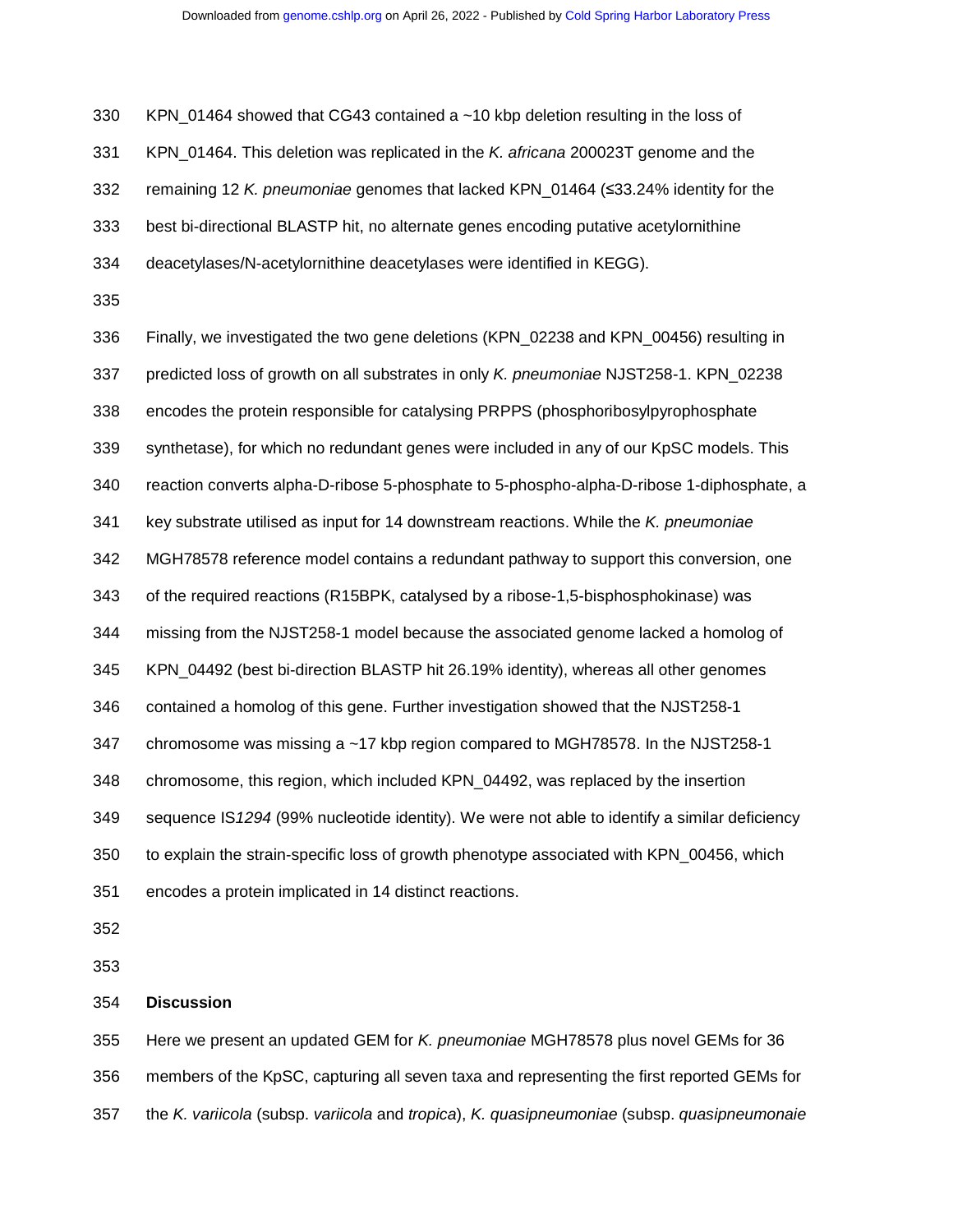358 and *similipneumoniae*), *K. quasivariicola* and *K. africana* species. All models were validated 359 and curated by comparison of predicted and true growth phenotypes, and had a median 360 accuracy of 95.7% (range 88.3 - 96.8%), higher than estimated for the previously published 361 *K. pneumoniae* MGH78578 (84%) and KPPR1 (79%) models.

362

363 Our *in silico* growth phenotype predictions for a diverse set of substrates highlighted 364 variability among strains within the *K. pneumoniae* species, as has been indicated by 365 previous smaller scale GEM comparisons and phenotypic comparisons (Norsigian et al. 366 2019a; Blin et al. 2017; Brisse et al. 2009; Henry et al. 2017). Similar variability was also 367 indicated within and between the other species in the KpSC (**Fig. 3**). Carbon substrates 368 were associated with the greatest diversity; a total of 145 substrates (53%) predicted to 369 support growth of all 37 strains and 20 (7%) predicted to support growth of 1-36 strains each 370 (**Fig. 2**). These predictions were consistent with the observed reaction variability, where the 371 highest proportion of accessory reactions was identified among those associated with 372 carbohydrate metabolism (16%, **Fig. 1**). This is consistent with a previous pan-genome 373 analysis of 328 *K. pneumoniae* which indicated that ~50% of the total gene-pool predicted to 374 encode proteins with metabolic functions were specifically associated with carbohydrate 375 metabolism (Holt et al. 2015). This trend is also consistent with previous studies of the 376 closely related species, *Escherichia coli,* which demonstrated carbohydrate metabolism as 377 the most diverse category for this organism (Fang et al. 2018; Monk et al. 2013).

378

379 The extent of diversity reported for *E. coli* and *Salmonella* spp. (Seif et al. 2018) was much 380 higher than reported here for KpSC. We propose two likely explanations for these 381 differences: i) the current analysis for KpSC comprises just 37 strains, compared to 55 and 382 110 strains included in the *E. coli* studies (Fang et al. 2018; Monk et al. 2013), and 410 in 383 the *Salmonella* study (Seif et al. 2018). With greater sample size we expect to capture 384 greater gene content diversity (Tettelin et al. 2008), including genes associated with 385 metabolic functions that drive metabolic diversity (as was shown to be the case for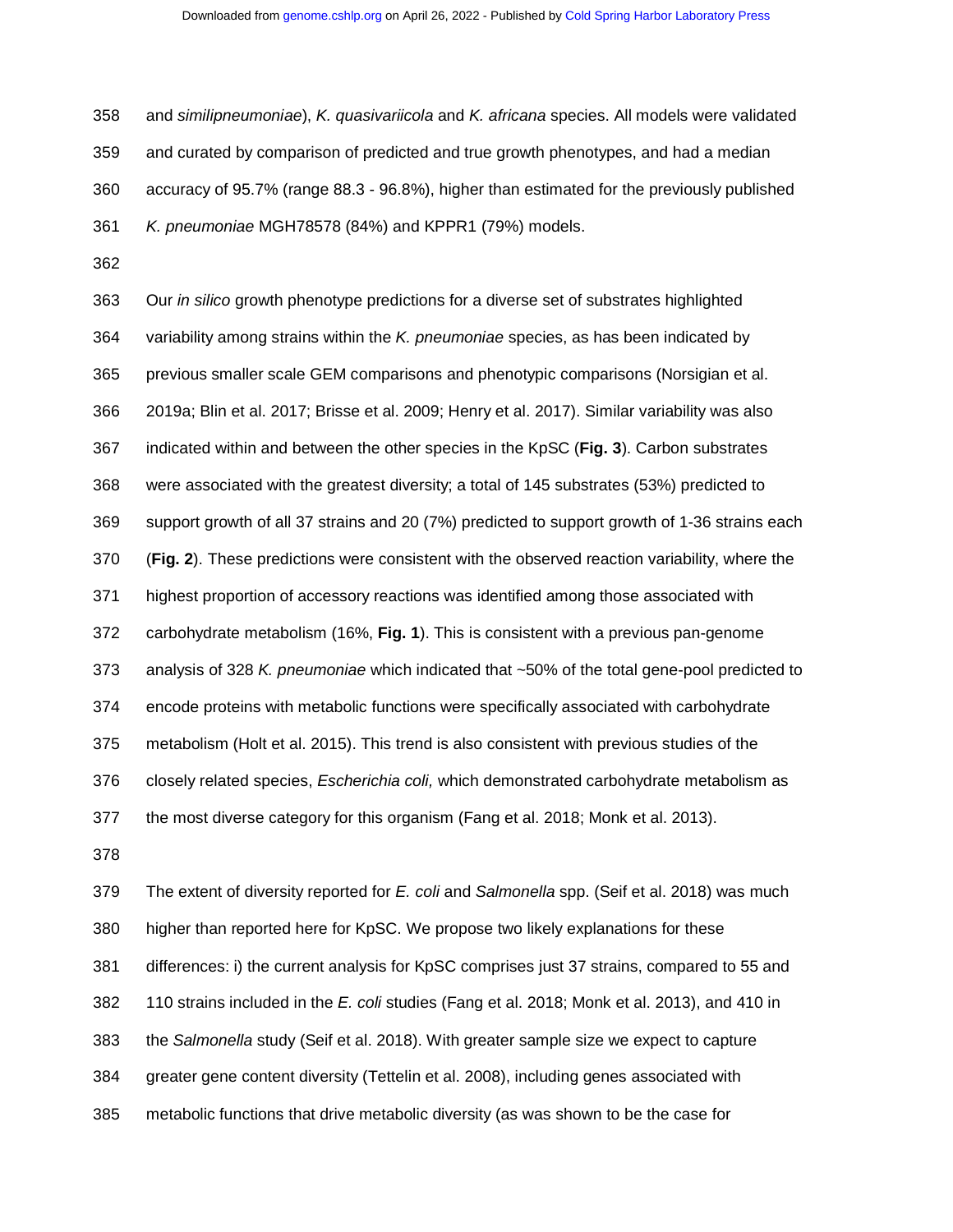386 *Salmonella* spp. (Seif et al. 2018)); ii) our draft KpSC strain-specific models were generated 387 using the reference-based protocol (Norsigian et al. 2019b), where homology search is used 388 to identify genes in the reference model that are absent from the strain of interest and are 389 therefore removed from the strain-specific model. We added novel genes/reactions to the 390 models based on comparison of predicted vs observed growth phenotypes and manual 391 sequence/literature search, but we did not conduct an automated screen to identify 392 additional genes that are present in the novel strain collection. The latter approach is 393 expected to reveal further diversity, but it requires significant manual curation and validation 394 to ensure the high-quality status of the models is maintained, and is therefore should be 395 addressed in future studies.

396

397 In addition to growth capabilities, our analyses revealed considerable variation in terms of 398 predicted gene essentiality, as has been implicated for other bacterial species (Breton et al. 399 2015; Poulsen et al. 2019; Rousset et al. 2021; Tong et al. 2020). Specifically, our data 400 indicate that i) deletion of a single core gene in a given strain may result in loss of growth on 401 all, none or only a subset of growth substrates; and ii) the impact of such deletions may vary 402 between strains (**Fig. 4**). Amongst genes where deletion was predicted to have variable 403 impact, most were associated with the loss of growth for only a small number of substrates 404 in the impacted strains. However, four genes were associated with predicted loss of growth 405 on ≥143 of 145 substrates for between one and 14 strains each. In two cases (genes 406 KPN\_03428 and KPN\_04246), the impacted strains were missing redundant genes that 407 were present in the MGH78578 reference model, i.e., those encoding proteins with the same 408 functional annotation as the deleted gene. Comparisons of the chromosomes of these 409 strains suggested that the genes were lost via large scale chromosomal deletions (5-10 410 kbp). One of these deletions was uniquely conserved among strains belonging to *K.*  411 *quasipneumoniae* subsp. *quasipneumoniae*, suggesting that it may have occurred in the 412 most recent common ancestor of this subspecies and has been inherited via vertical 413 descent, with evidence from additional public genome data pointing towards recent re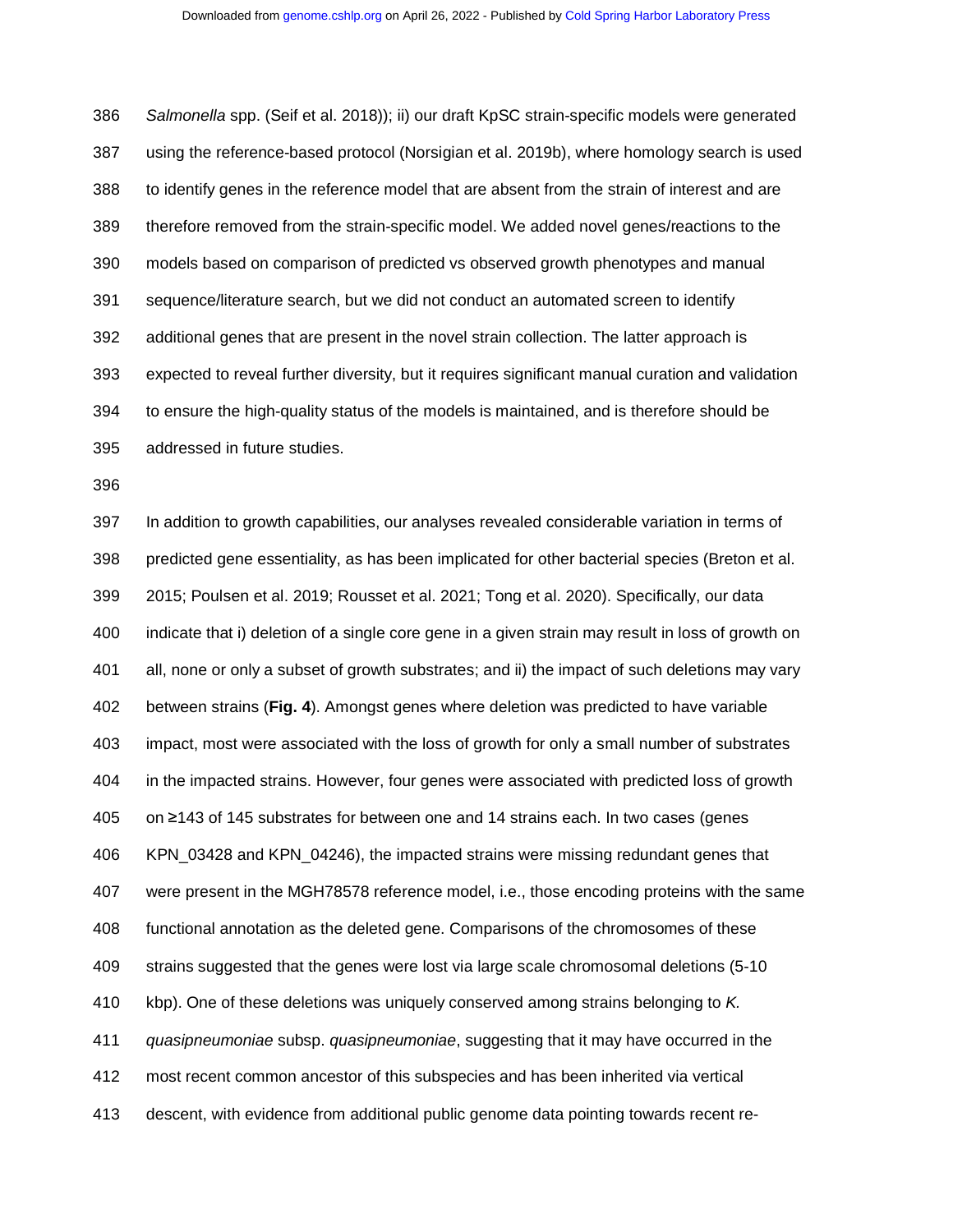414 acquisition of this region in some lineages. The other chromosomal deletion was found 415 among a distantly related subset of *K. pneumoniae* as well as the single *K. africana* isolate, 416 and therefore its distribution cannot be explained by simple vertical ancestry. Rather, we 417 speculate that this deletion has been disseminated horizontally via chromosomal 418 recombination, as is known to occur frequently among *K. pneumoniae* (Wyres et al. 2019; 419 Bowers et al. 2015) and has been reported between KpSC species (Holt et al. 2015). 420 421 Deletion of two genes (KPN\_02238 and KPN\_00456) resulted in the loss of growth on all 422 substrates for only a single strain (*K. pneumoniae* NJST258-1). This strain is of particular 423 interest because it was associated with the highest number of deletion phenotypes (**Fig. 4**), 424 and it belongs to ST258, a globally distributed cause of carbapenem-resistant *K.*  425 *pneumoniae* infections (Wyres et al. 2020; Bowers et al. 2015). We were unable to identify 426 the cause of this rare knockout phenotype (lacking adenylate kinase, encoded by 427 KPN\_00456), which converts D-ribose 1,5-bisphosphate to 5-phospho-alpha-D-ribose 1- 428 diphosphate at the cost of 1 ATP. Comparison of the metabolic networks of NJST258-1 and 429 MGH78578 indicated that NJST258-1 was lacking an additional reaction pathway 430 (phosphoribosylpyrophosphate synthetase) present in MGH78578, allowing an alternative 431 means of 5-phospho-alpha-D-ribose 1-diphosphate production in the absence of ribose-1,5- 432 bisphosphokinase. Further investigation showed that the NJST258-1 chromosome was 433 missing a ~17 kbp region containing one of the genes required to express this redundant 434 pathway, which had been replaced by an insertion sequence (IS). IS are frequently identified 435 among *Klebsiella* and other Enterobacteriaceae where they are particularly associated with 436 large plasmids and the dissemination of antimicrobial resistance (Che et al. 2021; Adams et 437 al. 2016). The carbapenem-resistant *K. pneumoniae* lineage, ST258, has been associated 438 with particularly high IS burden (Adams et al. 2016), and we hypothesise that such insertions 439 contribute to the increased number of gene deletion phenotypes predicted for NJST258-1 440 compared to other *K. pneumoniae* strains. We screened an additional 1,021 non-redundant 441 ST258 genomes from Lam et al. for the presence of KPN\_02388 (the gene which encodes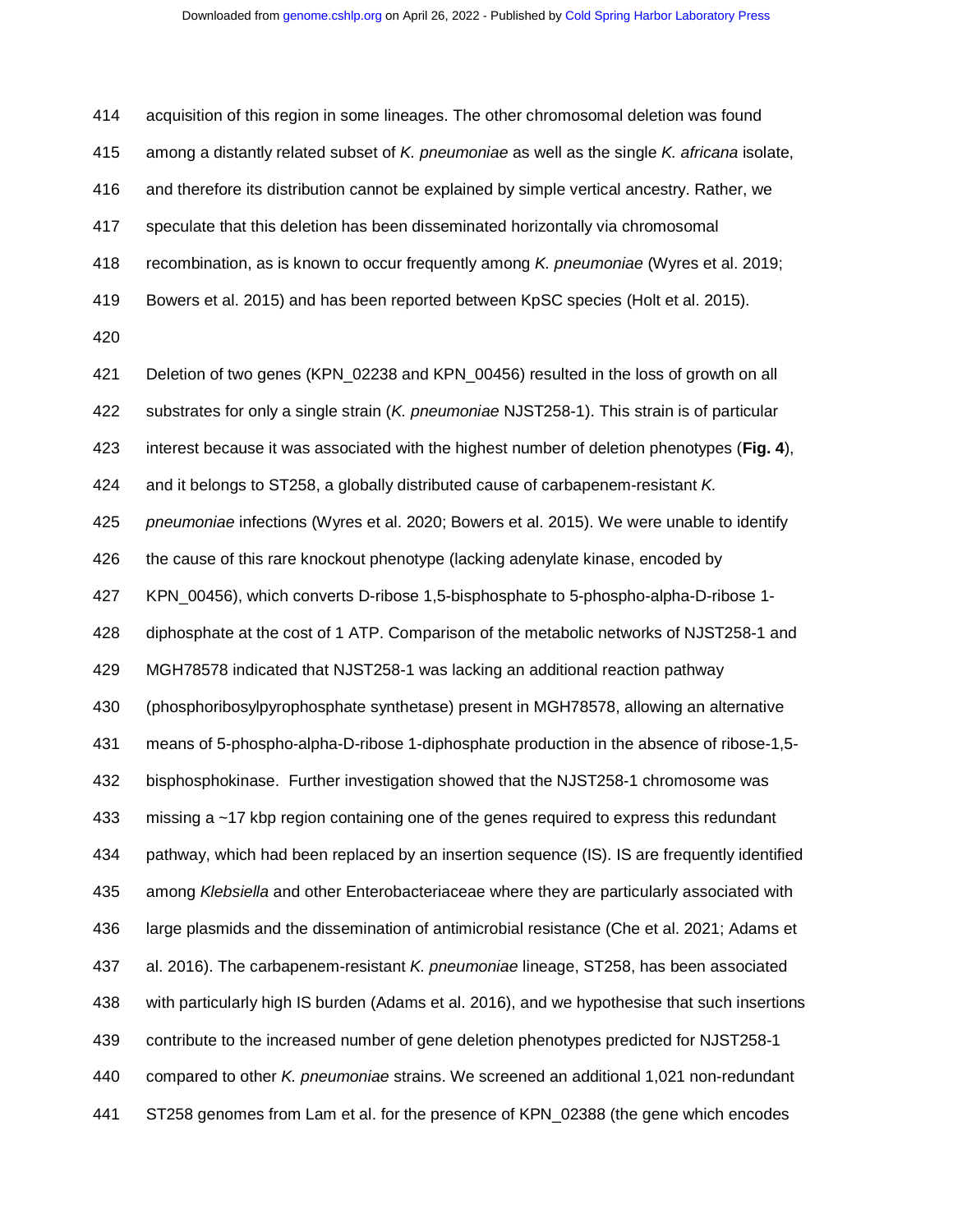442 for phosphoribosylpyrophosphate synthetase) and found that this gene was present in all 443 1,021 ST258 genomes, suggesting that the deletion of this pathway is unique to NJST258-1. 444 This highlights the importance of assessing multiple strains when attempting to draw 445 conclusions regarding observed phenotypes.

446

447 These findings indicate that KpSC can differ substantially in terms of metabolic redundancy. 448 While we cannot exclude the possibility that the predicted knockout phenotypes might be 449 rescued by products of non-orthologous genes that are not currently captured in our models, 450 we note that at least for the examples described above, search of the KEGG database did 451 not indicate any additional known redundant metabolic pathways. Additionally, our findings 452 are consistent with a recent experimental exploration of gene essentiality in *E. coli* (Rousset 453 et al. 2021), which showed that 7-9% of ~3,400 conserved genes were variably essential 454 among 18 *E. coli* strains grown in three different conditions. Genomic comparisons of these 455 *E. coli* implicated a key role for horizontal gene transfer in driving strain-specific essentiality 456 patterns and redundancies through the mobilisation of homologous or analogous genes 457 and/or those driving epistatic interactions (Rousset et al. 2021).

458

459 Taken together our findings highlight the importance of strain-specific genomic variation in 460 determining strain-specific metabolic traits and redundancy. More broadly, these analyses 461 demonstrate the value of an organism investing in redundant systems, either through i) 462 encoding multiple genes capable of performing the same reaction, or through ii) encoding 463 multiple, alternative pathways for producing key metabolites from different substrates. Given 464 what is known about the extent of genomic diversity among *K. pneumoniae* and the broader 465 KpSC (Holt et al. 2015; Wyres et al. 2019; Thorpe et al. 2021), it is clear that studies seeking 466 to understand the metabolism of these species – e.g., for novel drug design, or to identify 467 novel virulence and drug resistance determinants – should include a diverse set of strains. In 468 this regard, we anticipate that the GEMs, growth predictions and single gene deletion 469 predictions presented here will provide a valuable resource to the *Klebsiella* research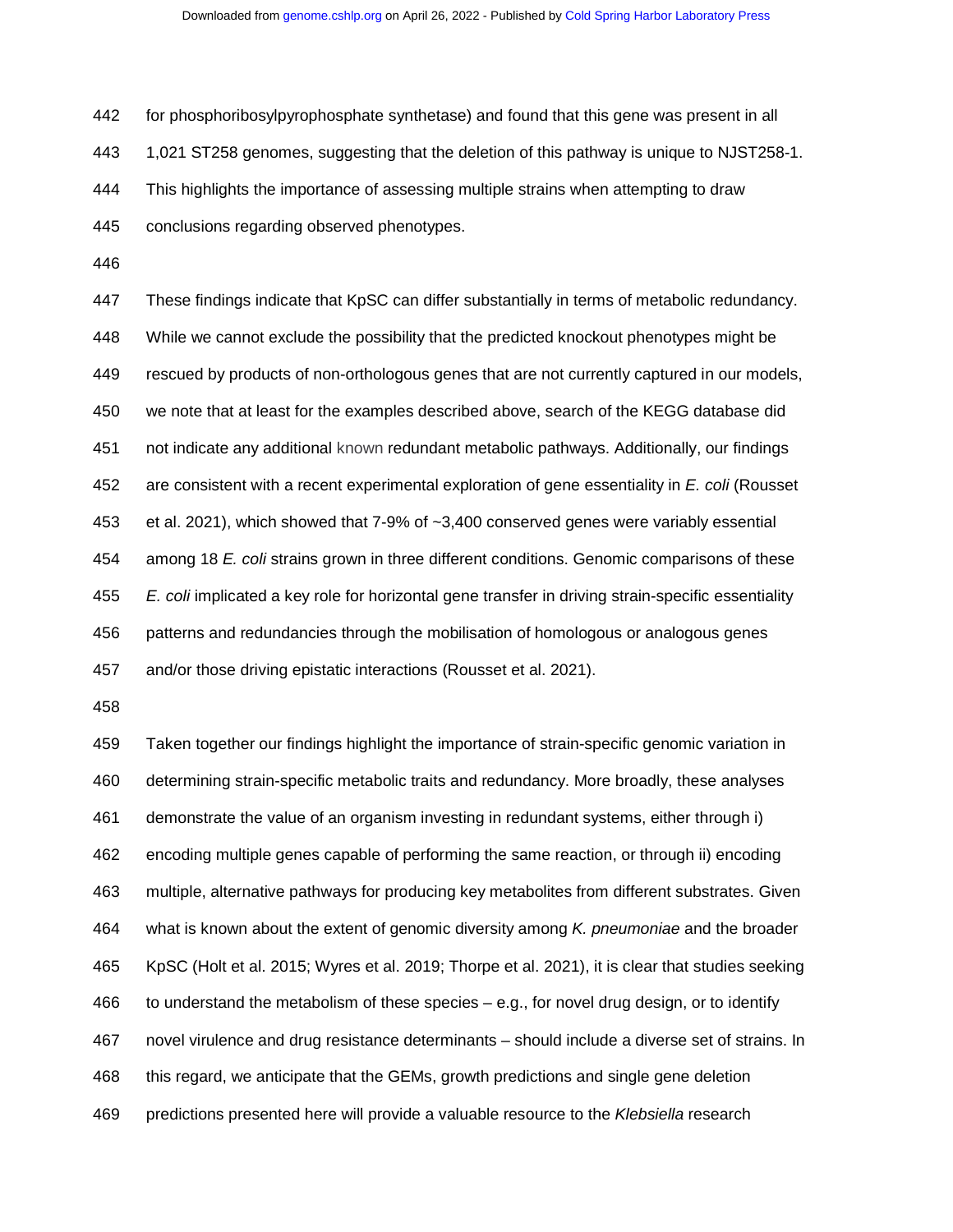470 community, that can be used to understand the fundamental biology of these organisms and 471 to derive clinically relevant insights e.g. to understand how substrate usage patterns 472 influence pathogenicity and virulence, or to identify universal or clone-specific metabolic 473 choke points wherein the associated essential genes/proteins could be targeted by novel 474 therapeutics. As exemplified for the *E. coli* K-12 reference strain, such resources can be 475 continually improved and expanded to maximise their utility and facilitate biological discovery 476 for years to come (Schilling et al. 1999; Monk et al. 2017).

477

478 **Methods** 

479 *Genome collection* 

480 The 37 strains used in this study were sourced from two previous studies (Blin et al. 2017; 481 Rodrigues et al. 2019). Eight strains had completed genome sequences already publicly 482 available, generated using various sequencing and assembly methods (see **Supplemental**  483 **Table 1** for details). For the remaining 29 strains, short- and long-read sequencing was 484 conducted as follows. Genomic DNA was extracted from overnight cultures, using GenFind 485 v3 reagents (Beckman Coulter, California, USA). The same DNA extraction was used for 486 both Illumina and MinION libraries. Illumina sequencing libraries were made with Illumina 487 DNA Prep reagents (catalogue no. 20018705) and the Illumina Nextera DNA UD Indexes 488 (catalogue no. 20027217) as per manufacturer's instructions with one major deviation from 489 described protocol; reactions were scaled down to 25% of recommended usage. Illumina 490 libraries were sequenced on the NovaSeq platform using the 6000 SP Reagent Kit (300 491 cycles; catalogue no 20027465), generating 250 bp paired-end reads. A total of 21 strains 492 were sequenced across multiple long-read sequencing libraries, prepared using the ligation 493 library kit (LSK-109, Oxford Nanopore Technologies (ONT), Oxford, UK) with native 494 barcoding expansion pack (EXP-NBD104 and NBD114, ONT, Oxford, UK). The libraries 495 were run on a R9.4.1 MinION flow cell, and was base called with Guppy v3.3.3 using the 496 dna\_r9.4.1\_450bps\_hac (high-accuracy) basecalling model. The remaining seven strains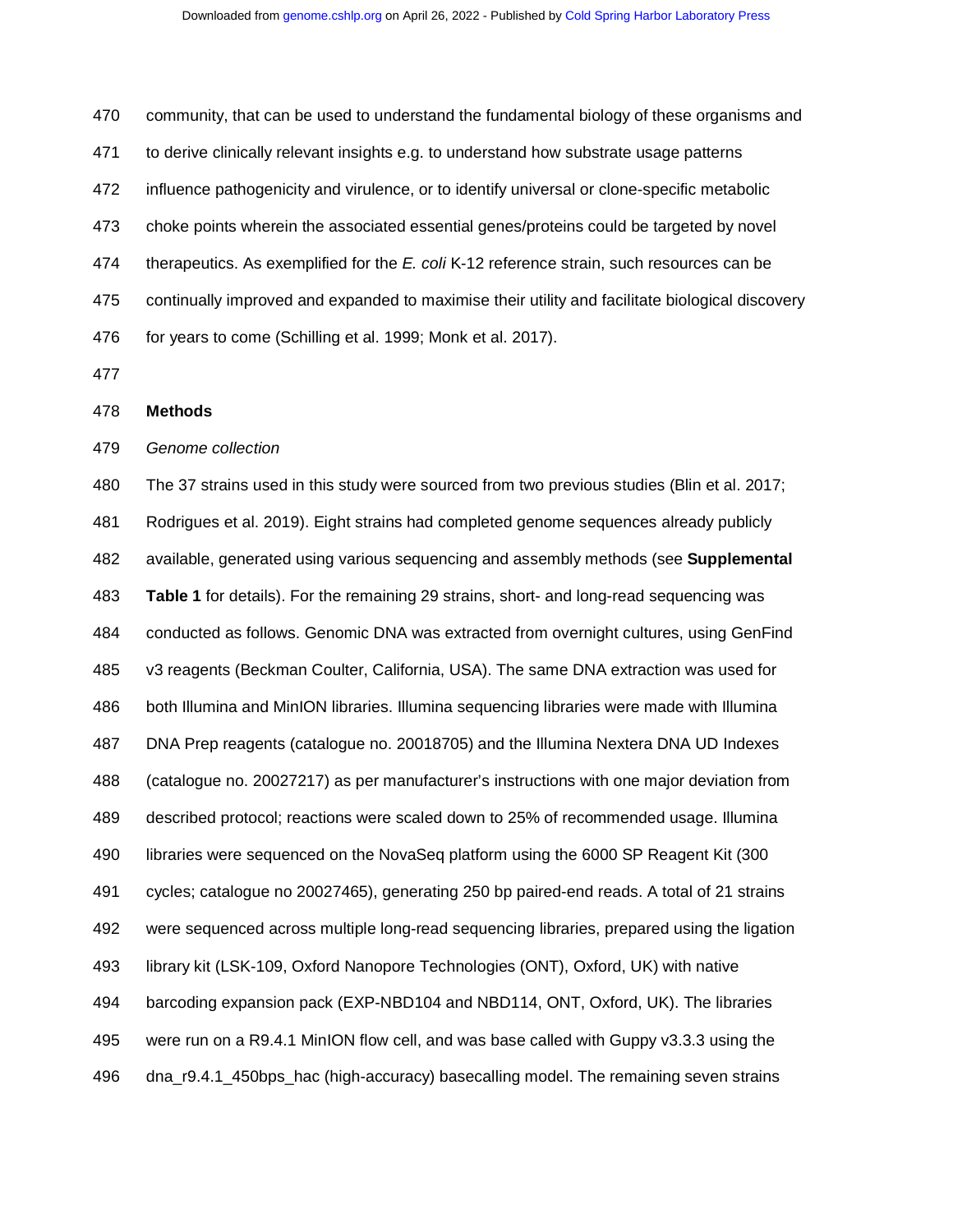497 had their DNA extracted using Qiagen Genomic DNA kits (Qiagen Genomic-tip 100/G,

498 Hilden, Germany) and sequenced using Pacific Biosciences RS II (California, USA).

499

500 The Illumina and MinION read data were combined to generate completed genomes for 501 n=28/29 strains with Unicycler v0.4.8 (Wick et al. 2017) using default parameters. SB610 502 could not be assembled into a completed genome using this approach, so we used Trycycler 503 v0.3.3 (Wick et al. 2021) to combine 12 independent long-read only assemblies into a single 504 consensus assembly. The 12 assemblies were generated from 12 independent subsets of 505 the long reads (randomly selected) at 50x depth, which were assembled with one of three 506 assemblers (n=4 assemblies each): Flye v2.7 (Kolmogorov et al. 2019), Raven v1.1.10 507 (Vaser and Šikić 2021) and Miniasm v0.3 (Li 2016). The final consensus assembly was then 508 polished with the long reads using Medaka v1.1.3 (https://github.com/nanoporetech/medaka) 509 followed by three rounds of polishing using the Illumina reads with Pilon v1.23 (Walker et al. 510 2014). The PacBio reads were assembled with HGAP, and overlaps between contigs 511 extremities were manually circularized. All 37 completed genomes were annotated with 512 Prokka v1.13.3 (Seemann 2014), using a trained annotation model (created using 10 513 genomes with Prodigal v2.6.3 (Hyatt et al. 2010)). All genomes were analysed with 514 Kleborate v2.0.3 (Lam et al. 2021) to obtain ST and other genomic information (see 515 **Supplemental Table 1**). 516

## 517 *Phenotypic testing*

518 We utilised the Biolog (California, USA) growth phenotypes for 190 carbon substrates

519 generated previously (Blin et al. 2017; Rodrigues et al. 2019). As determined in Blin et al., a 520 maximum value in the respiration curve of ≥150 was used to indicate growth, whilst a value 521 of <150 indicated no growth.

522

523 We performed additional phenotypic tests on six carbon substrates; two which were not 524 available on Biolog, 3-(3-hydroxy-phenyl)propionate (Sigma-Aldrich Cat Number PH011597)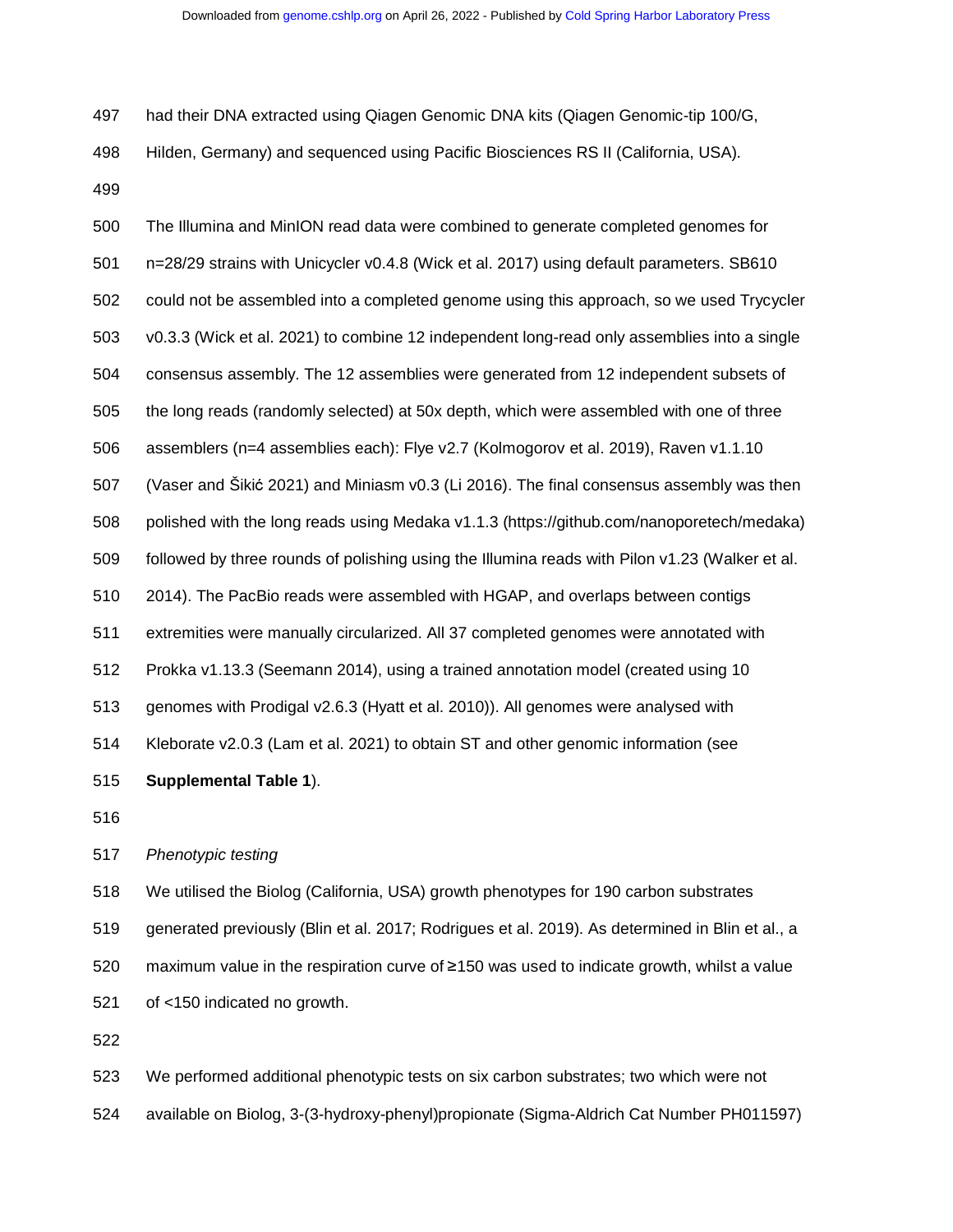525 and 3-hydroxycinnamic acid (CAS Number 14755-02-3); and four Biolog substrates for 526 which we required further evidence, gamma-amino butyric acid (CAS Number 56-12-2), L-527 sorbose (CAS Number 87-79-6), D-galactarate (CAS Number 526-99-8), and tricarballylate 528 (CAS Number 99-14-9). Overnight cultures of all 37 isolates were grown in M9 minimal 529 media (2x M9, Minimal Salts (Sigma-Aldrich, St. Louis, USA), 2 mM MgSO<sub>4</sub> and 0.1 mM 530 CaCl<sub>2</sub>) plus 20 mM D-glucose, at 37°C, shaking at 200 RPM. Each carbon source substrate 531 solution was prepared to a final concentration of 20 mM in M9 minimal media, pH 7.0. Then, 532 200 µL of each substrate solution was added to separate 96-well cell culture plates (Corning, 533 St. Louis, USA) and 5 µL of overnight cultures added to the wells, diluted to McFarland 534 standard of 0.4 – 0.55. Negative controls were included on every independent plate and 535 included i) no substrate solution controls (20 mM M9 minimal media) and ii) no isolate 536 controls but 20 mM substrate solution. For positive controls, each isolate was also grown 537 independently in M9 minimal media containing 20 mM D-glucose. Every growth condition 538 was performed in technical triplicate. Plates were then sealed with AeraSeal film (Sigma-539 Aldrich, St Louis, USA), then grown aerobically for 18 hours at 37°C, shaking at 200 RPM. 540 Plates were then read using the FLUOstar Omega plate reader (BMG Labtech, Ortenberg, 541 Germany) using Read Control version 5.50 R4, firmware version 1.50, using 595 nm 542 absorbance after 30 seconds of shaking at 200 RPM. No isolate controls were used as 543 blanks for to generate the OD value for each technical replicate, then mean calculated to 544 obtain the OD value. To determine growth/no growth using the OD method, we calculated 545 the mean OD for growth on a particular substrate for each strain at 24h, and subtracted from 546 this the OD value of M9 media alone. Subsequently, for each carbon substrate we divided 547 the mean OD value for a strain by the mean OD for that strain in M9 media alone to get an 548 OD fold change. OD fold changes ≥2 were considered sufficient evidence of growth 549 (**Supplemental Figure 1**).

550

551 We performed additional growth tests for independent validation of the models using Vitek 2 552 GN ID cards (bioMérieux, Marcy l'Étoile, France). All 37 strains were assayed on the card to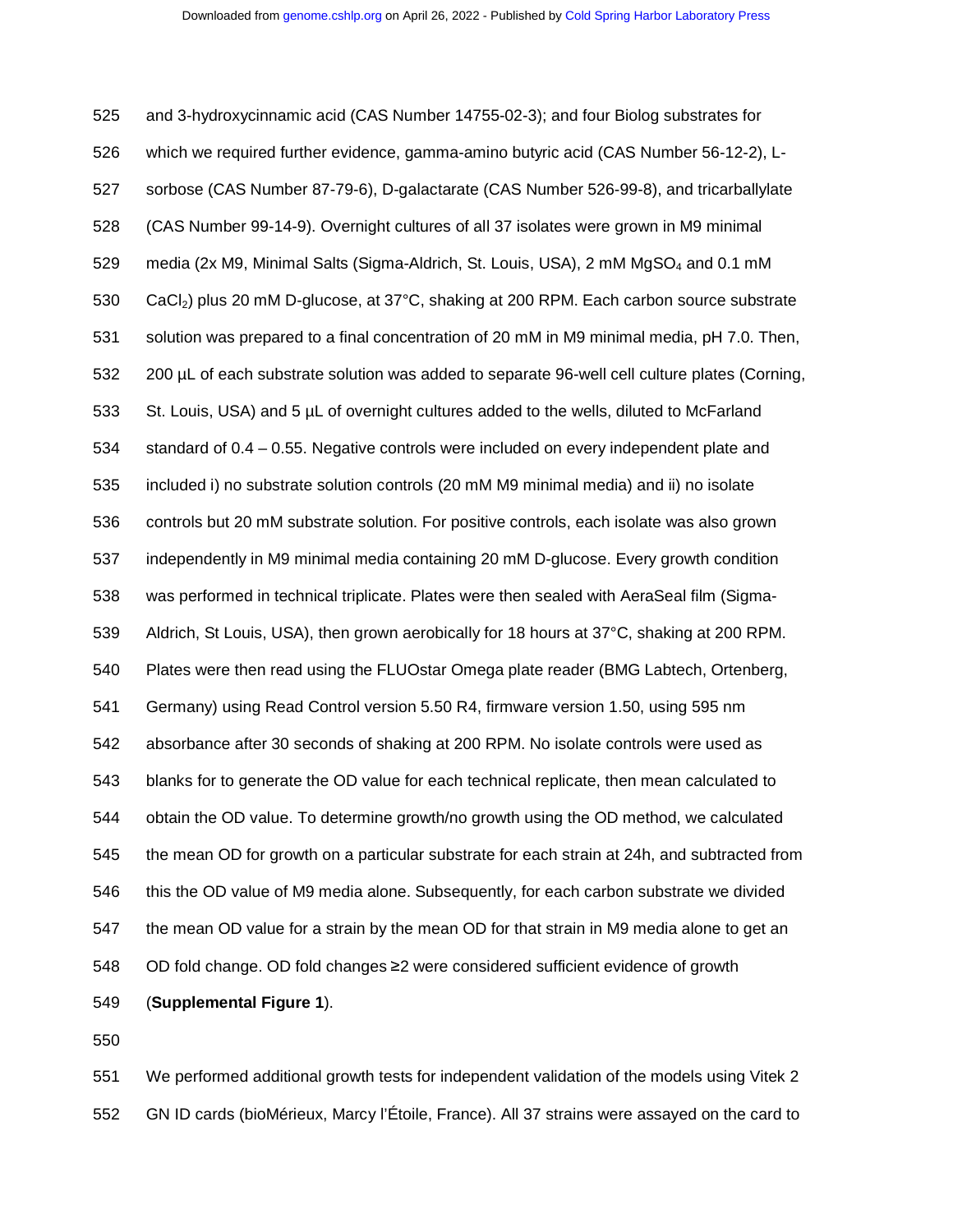553 evaluate growth on 13 carbon sources (Vitek codes for those 13 sources can be found in

554 **Supplemental Table 5**). Cards were read on the Vitek 2 Compact (bioMérieux, Marcy

555 l'Étoile, France) as per manufacturers' instructions using Vitek 2 software version 8.0.

556

557 *Creating and curating strain-specific GEMs* 

558 Using the method outlined by Norsigian et al (Norsigian et al. 2019b), we extracted and

559 translated all CDS from each genome and used bi-directional BLASTP hits (BBH) to

560 determine orthologous genes compared to the reference *K. pneumoniae* MGH78578 GEM

561 (iYL1288) (Liao et al. 2011). Genes with at least 75% amino acid identity were considered

562 orthologous. Genes and their reactions that did not meet this threshold were removed from 563 their respective models.

564

565 During GEM creation, we discovered that the original biomass function (BIOMASS\_) in 566 iYL1288 required the production of both rhamnose, which is a component of the capsule in 567 *K. pneumoniae* MGH 78578, as well as UDP-galacturonate and UDP-galactose, which are 568 components of the variable O antigen. As both the capsule and O antigens are known to 569 differ greatly between strains (Wyres et al. 2016; Follador et al. 2016), we created a new 570 biomass function (BIOMASS\_Core\_Oct2019) that no longer required the associated 571 metabolites dtdprmn\_c, udpgalur\_c and udpgal\_c.

572

573 To validate each GEM against its respective phenotypic growth results, we used flux based 574 analysis (FBA) implemented in the COBRApy framework (Ebrahim et al. 2013) to simulate 575 growth of each GEM in M9 media with all possible sole carbon, nitrogen, phosphorous or 576 sulfur substrates. The updated BIOMASS function, BIOMASS\_Core\_Oct2019, was used as 577 the objective to be optimised. M9 media was defined by setting the lower bound of the 578 cob(I)alamin exchange reaction to -0.01, and the lower bound of the following exchange 579 reactions to -1000: Ca<sup>2+</sup>, Cl<sup>-</sup>, CO<sub>2</sub>, Co<sup>2+</sup>, Cu<sup>2+</sup>, Fe<sup>2+</sup>, Fe<sup>3+</sup>, H<sup>+</sup>, H<sub>2</sub>O, K<sup>+</sup>, Mg<sup>2+</sup>, Mn<sup>2+</sup>, MoO<sub>4</sub><sup>2-</sup>,

580 Na<sup>+</sup>, Ni<sup>2+</sup>, Zn<sup>2+</sup>. To predict growth on alternate carbon substrates, we set the lower bound of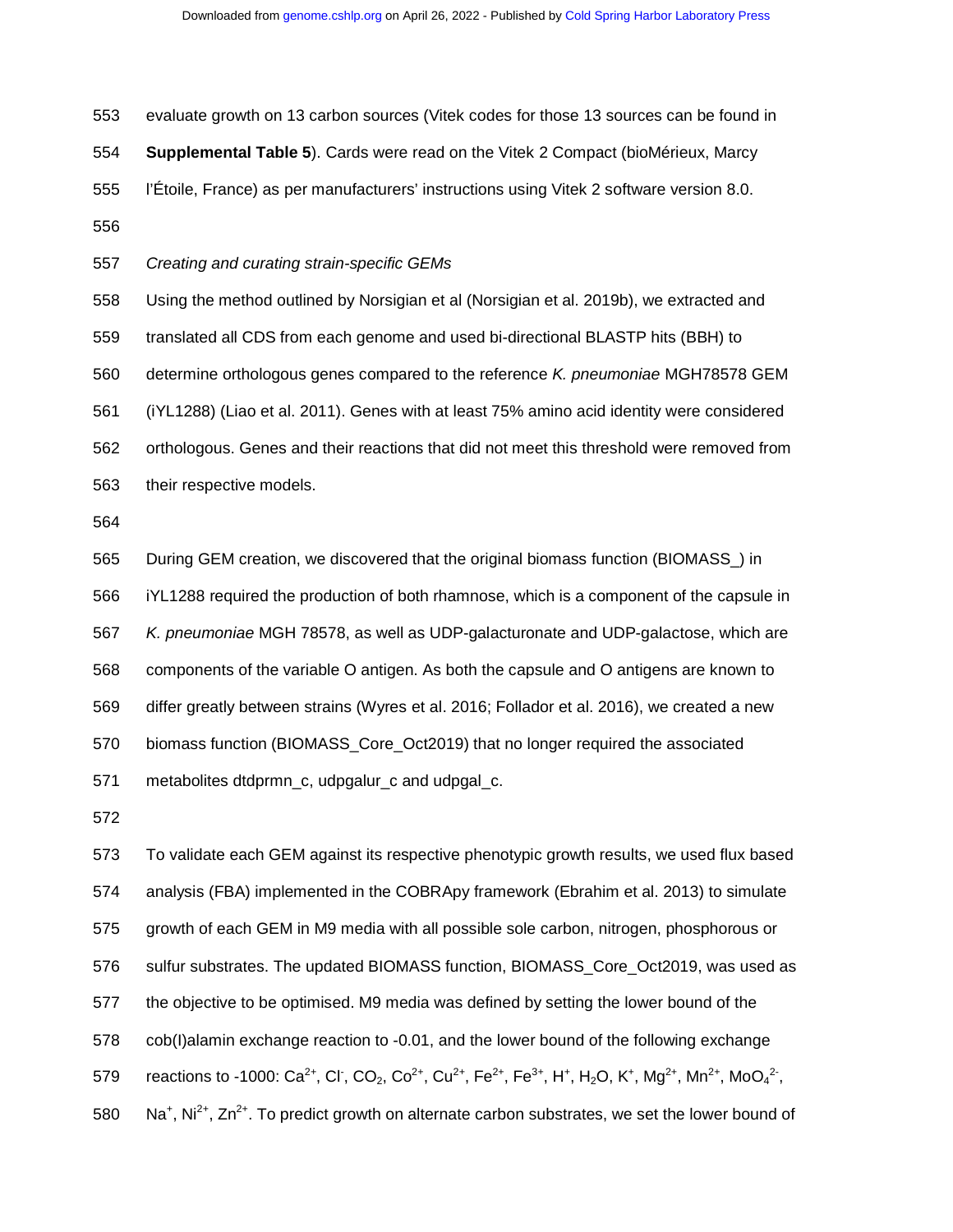581 glucose to zero (to prevent the model utilising this as a carbon source), and then set the 582 lower bound of all potential carbon substrates to -1000 in turn. The carbon substrate was 583 considered growth supporting if the predicted growth rate was ≥0.001. The code used to 584 simulate growth on each substrate can be found in **Supplemental Code**  585 (simulate\_growth\_single.py). 586 587 While identifying carbon substrates, the default nitrogen, phosphorous and sulfur substrates 588 were ammonium (NH4), inorganic phosphate (HPO4) and inorganic sulfate (SO4). Prediction 589 of nitrogen, phosphorus and sulfur supporting substrates was performed in the same way as

590 carbon, but setting glucose as the default carbon substrate.

591

592 We matched predictions and phenotypic growth data for all strains for 94 distinct carbon 593 substrates. These data were used to i) curate and update the models; and ii) estimate model 594 accuracy. Where we had evidence of phenotypic growth but a lack of simulated growth, we 595 attempted to identify the missing reactions using gene homology searches and literature 596 searches in related bacteria (see **Supplemental Table 3** for a full list of reactions added and 597 the evidence for each). During this process it became apparent that the directionality of the 598 following transport reactions in the original iYL1288 GEM were set to export the compound 599 from the cell, rather than allow uptake (TARTRtex, SUCCtex, FORtex, FUMtex, THRtex, 600 ACMANAtex, MALDtex, ABUTtex, AKGtex). Each of these reactions were updated to be 601 reversible (bound range -1000 to 1000), restoring the ability for the model to utilise the 602 associated compounds. 603

604 Strain model accuracy was determined by calculating the percentage of true positive and 605 negative compounds, as well as calculating Matthew's correlation coefficient using the 606 following formula (TP = true positive; TN = true negative; FP = false positive; FN = false 607 negative):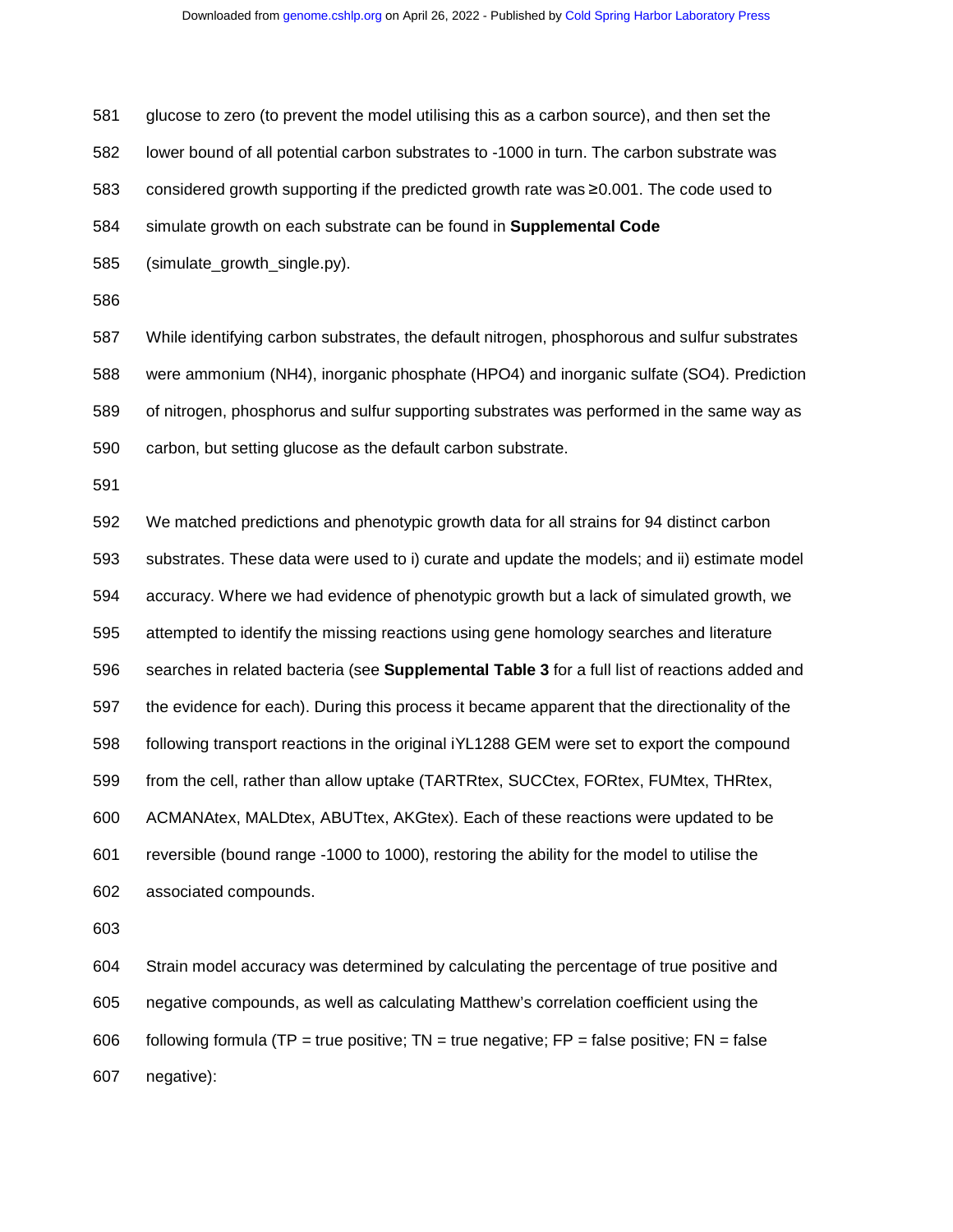$$
\frac{TP \times TN - FP \times FN}{\sqrt{(TP + FP)(TP + FN)(TN + FP)(TN + FN)}}
$$

608

609 We assessed accuracy against the Vitek growth data using the same method as described 610 above. However, these data were used only to estimate model accuracy, and were not used 611 to curate or update the models. 612 613 All strain metabolic models generated in this study have been deposited in json format, 614 along with the gene annotations used for the models, in figshare doi:10.26180/16702840. 615 MEMOTE reports for all models can be found in figshare at doi: 10.26180/19180274. 616 617 *Gene essentiality for growth on core carbon substrates* 618 To determine which genes were essential for growth in each core carbon substrate (n=145) 619 for each strain, we used the *single\_gene\_deletion* functions in COBRAPy (Ebrahim et al. 620 2013). For each GEM, on every core carbon substrate we simulated growth in M9 media 621 with that substrate as the sole carbon source using FBA (as described above), but with one 622 gene knocked out using the *single\_gene\_deletion* function. Each gene was knocked out in 623 turn, and optimised biomass values ≥0.001 were considered positive for growth. The code 624 used to perform the knockouts and growth simulations on each substrate can be found in 625 **Supplemental Code** (single\_gene\_knockouts.py). 626 627 Four gene-substrate combinations were selected for further investigation by interrogation of 628 the model gene-protein-reaction rules and search of the KEGG database (Kanehisa et al. 629 2002) using KofamKOALA (Aramaki et al. 2019) for redundant genes/pathways. Where 630 relevant, pairwise chromosomal comparisons were performed using BLASTN (Camacho et 631 al. 2009) and visualised using the Artemis Comparison Tool (Carver et al. 2005). The 632 putative insertion sequence was identified by BLASTN search of the ISFinder database 633 (Siguier et al. 2006).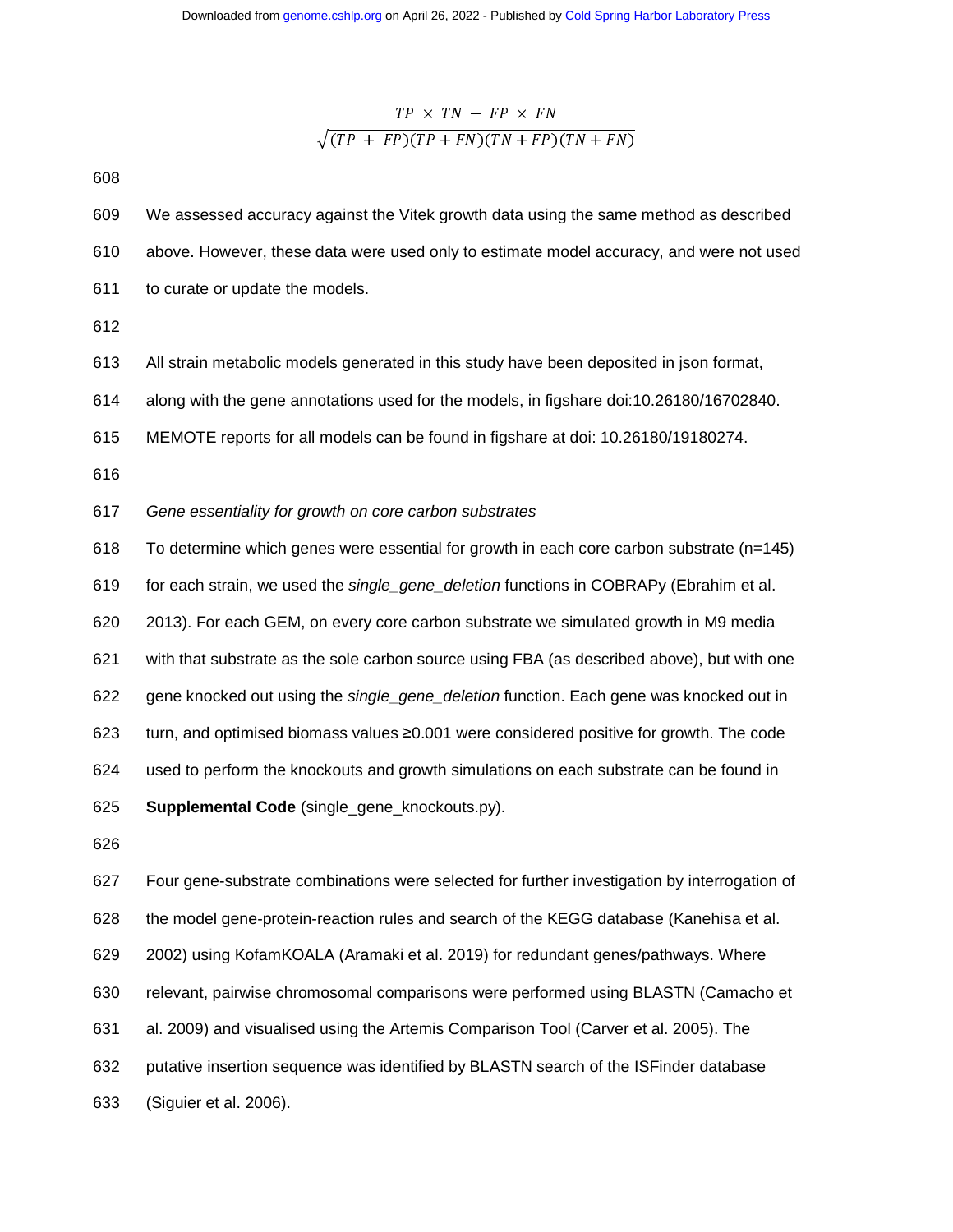634

# 635 *Core genome phylogeny*

| 636 | The core genome for the set of 37 genomes was determined using panaroo v1.1.2 (Tonkin-         |
|-----|------------------------------------------------------------------------------------------------|
| 637 | Hill et al. 2020) in strict mode with a gene homology cutoff of 90% identity, which generated  |
| 638 | a core gene alignment consisting of 3717 genes with 75,899 variable sites. We generated a      |
| 639 | phylogeny using this core gene alignment with CaIQ-Tree v2 (Minh et al. 2020), which           |
| 640 | selected GTR+F+I+G4 as the best-fit substitution model. The resulting phylogeny was            |
| 641 | visualised using <i>ggtree</i> (Yu et al. 2017) in R.                                          |
| 642 |                                                                                                |
| 643 | Gene screening in public genomes                                                               |
| 644 | To determine whether specific gene deletions or acquisitions are likely to be conserved in all |
| 645 | members of a species or clone, we utilised the curated set of 13,156 Klebsiella genome         |
| 646 | assemblies from Lam et al. (Lam et al. 2021). We used BLASTN to screen for; i) the nan         |
| 647 | operon in 307 K. quasipneumoniae subsp. similipneumoniae genomes; ii) the ulaABC               |
| 648 | operon in 149 K. quasipneumoniae subsp. quasipneumoniae genomes; and iii) glpQ in 13 K.        |
| 649 | quasivariicola genomes and six K. africana genomes (Vezina et al. 2021); iv) KPN_02388 in      |
| 650 | 1,021 non-redundant ST258 genomes. Hits with ≥90% coverage and ≥90% identity were              |
| 651 | considered to be present.                                                                      |
| 652 |                                                                                                |
| 653 | Data Access                                                                                    |

654 All completed genomes and raw sequence data generated in this study have been submitted 655 to the NCBI BioProject database (BioProject; https://www.ncbi.nlm.nih.gov/bioproject/) under 656 accession number PRJNA768294.

657

# 658 **Competing Interest Statement**

659 The authors declare that they have no competing interests.

660

661 **Acknowledgments**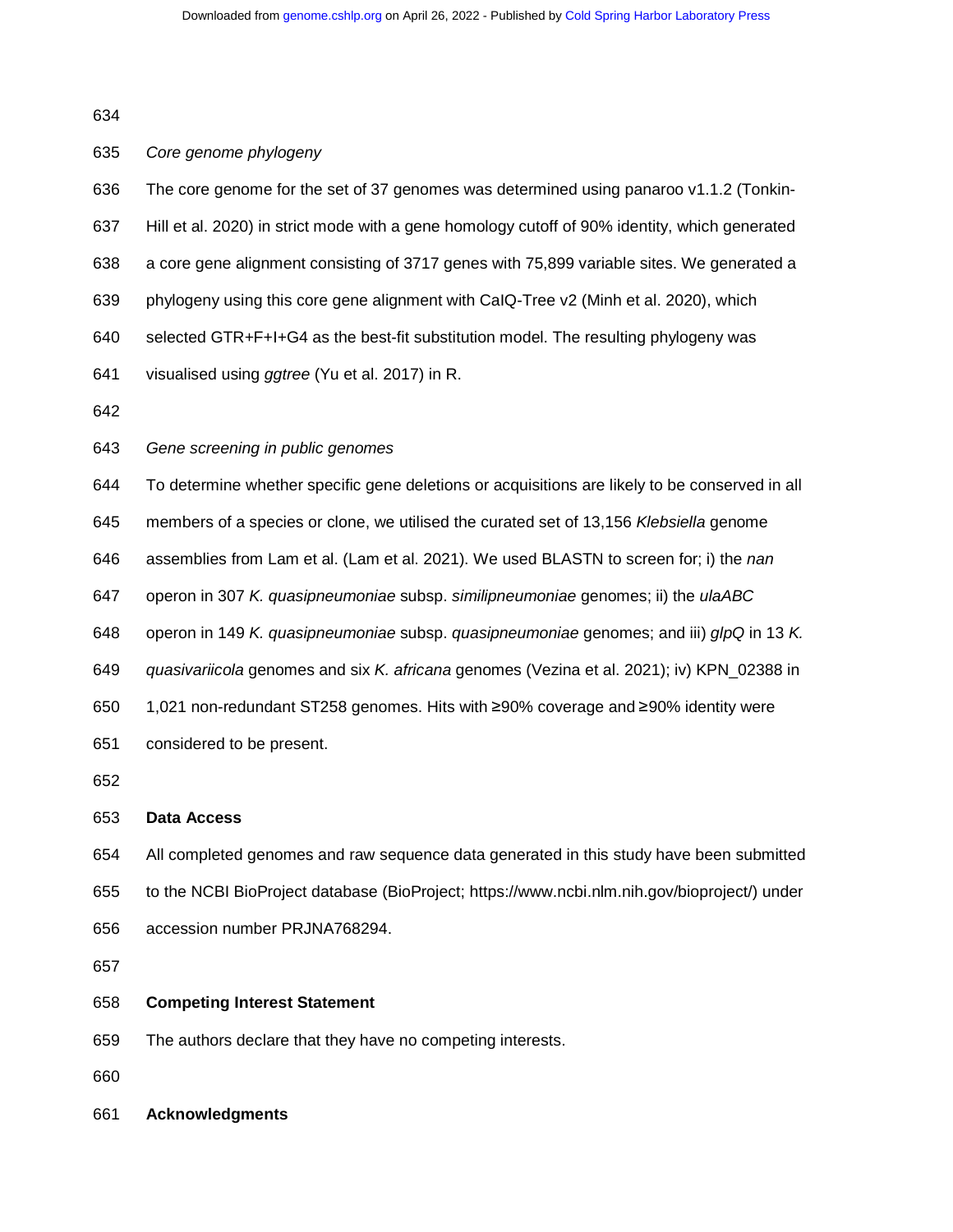| 662 | We thank Virginie Passet (Institut Pasteur) for assistance with Nanopore sequencing and   |
|-----|-------------------------------------------------------------------------------------------|
| 663 | Biolog data generation. This work was funded by an Australian Research Council Discovery  |
| 664 | Project (DP200103364, awarded to KLW, KEH, JM and SB), a 2019 Endeavour Fellowship        |
| 665 | (awarded to JH), the Bill & Melinda Gates Foundation (OPP1175797, awarded to KEH) and     |
| 666 | a National Health and Medical Research Council of Australia Investigator Grant            |
| 667 | (APP1176192, awarded to KLW). CR was supported by a Roux-Cantarini grant from Institut    |
| 668 | Pasteur. SB and JSLF were supported by the SpARK project "The rates and routes of         |
| 669 | transmission of multidrug resistant Klebsiella clones and genes into the clinic from      |
| 670 | environmental sources," which has received funding under the 2016 JPI-AMR call            |
| 671 | "Transmission Dynamics" (MRC reference MR/R00241X/1). Under the grant conditions of       |
| 672 | the Bill & Melinda Gates Foundation, a Creative Commons Attribution 4.0 Generic License   |
| 673 | has already been assigned to the Author Accepted Manuscript version that might arise from |
| 674 | this submission.                                                                          |
| 675 |                                                                                           |

- 675
- 676 *Author contributions:* JH, KEH, JMM and KLW conceived the study and designed analyses.
- 677 SB, CR, SLF and JSFL provided bacterial isolates and Biolog phenotype data. BV, LMJ, TH
- 678 and CR generated novel sequence and/or phenotype data. JH, BV and KLW performed data
- 679 analyses. JH, JMM, SB, KEH and KLW obtained funding. JH and KLW wrote the manuscript.
- 680 All authors read, commented on and approved the manuscript.
- 681

## 682 **References**

- 683 Adams MD, Bishop B, Wright MS. 2016. Quantitative assessment of insertion sequence
- 684 impact on bacterial genome architecture. *Microb Genom* 2: e000062.
- 685 Aramaki T, Blanc-Mathieu R, Endo H, Ohkubo K, Kanehisa M, Goto S, Ogata H. 2019.
- 686 KofamKOALA: KEGG ortholog assignment based on profile HMM and adaptive score
- 687 threshold. *Bioinformatics* 36: 2251–2252.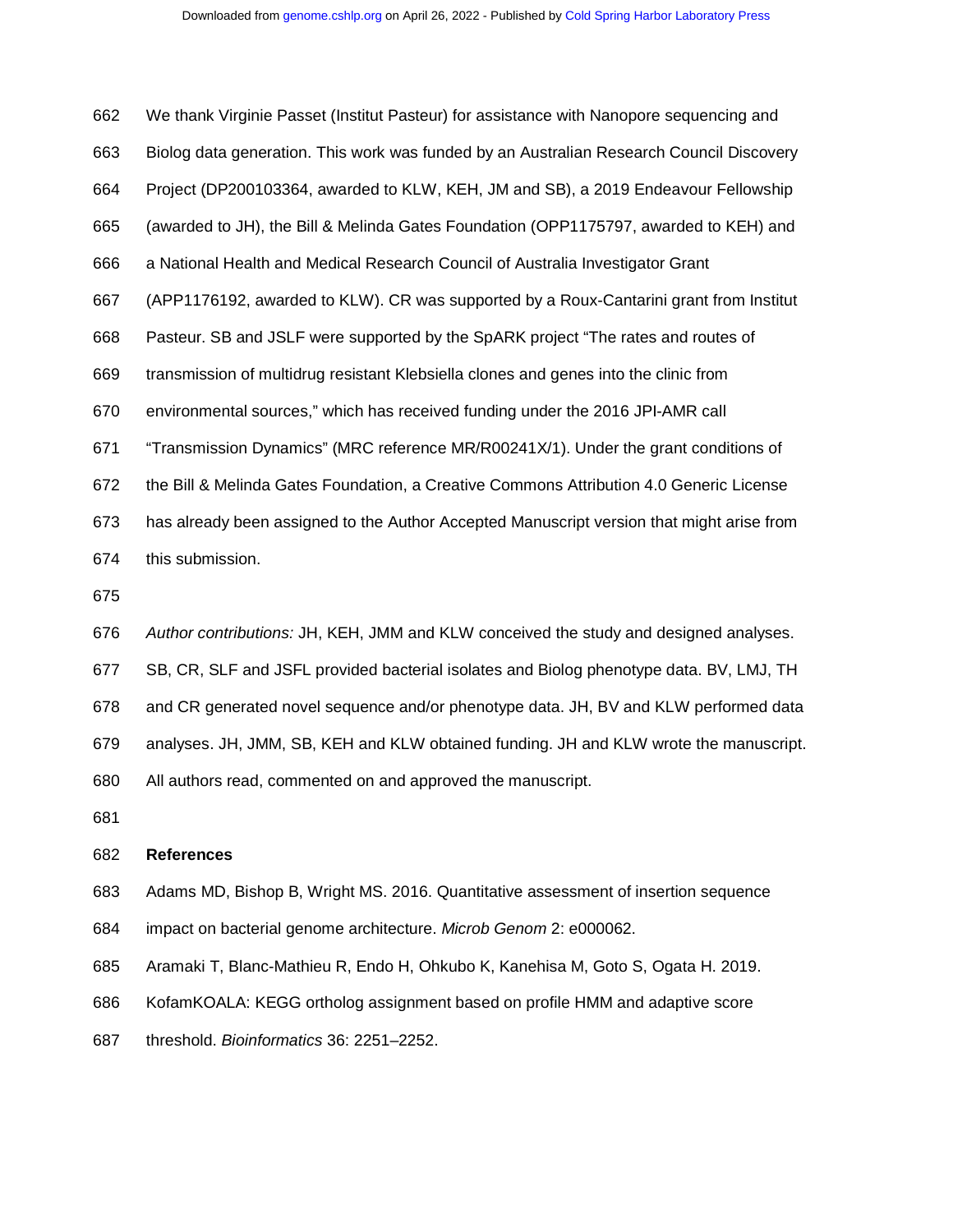- 688 Bartell JA, Blazier AS, Yen P, Thøgersen JC, Jelsbak L, Goldberg JB, Papin JA. 2017.
- 689 Reconstruction of the metabolic network of *Pseudomonas aeruginosa* to interrogate
- 690 virulence factor synthesis. *Nat Commun* 8: 14631.
- 691 Blin C, Passet V, Touchon M, Rocha EPC, Brisse S. 2017. Metabolic diversity of the
- 692 emerging pathogenic lineages of *Klebsiella pneumoniae*. *Environ Microbiol* 19: 1881–
- 693 1898.
- 694 Bosi E, Monk JM, Aziz RK, Fondi M, Nizet V, Palsson BØ. 2016. Comparative genome-scale 695 modelling of *Staphylococcus aureus* strains identifies strain-specific metabolic capabilities 696 linked to pathogenicity. *Proc National Acad Sci* 113: E3801–E3809.
- 697 Bowers JR, Kitchel B, Driebe EM, MacCannell DR, Roe C, Lemmer D, Man T de, Rasheed
- 698 JK, Engelthaler DM, Keim P, et al. 2015. Genomic analysis of the emergence and rapid
- 699 global dissemination of the clonal group 258 *Klebsiella pneumoniae* pandemic. *Plos One*
- 700 10: e0133727.
- 701 Breton YL, Belew AT, Valdes KM, Islam E, Curry P, Tettelin H, Shirtliff ME, El-Sayed NM,
- 702 McIver KS. 2015. Essential genes in the core genome of the human pathogen
- 703 *Streptococcus pyogenes*. *Sci Rep* 5: 9838.
- 704 Brisse S, Fevre C, Passet V, Issenhuth-Jeanjean S, Tournebize R, Diancourt L, Grimont P.
- 705 2009. Virulent clones of *Klebsiella pneumoniae*: identification and evolutionary scenario
- 706 based on genomic and phenotypic characterization. *Plos One* 4: e4982.
- 707 Brzoska P, Boos W. 1988. Characteristics of a *ugp*-encoded and *phoB*-dependent
- 708 glycerophosphoryl diester phosphodiesterase which is physically dependent on the *ugp*
- 709 transport system of *Escherichia coli*. *J Bacteriol* 170: 4125–4135.
- 710 Camacho C, Coulouris G, Avagyan V, Ma N, Papadopoulos J, Bealer K, Madden TL. 2009.
- 711 BLAST+: architecture and applications. *BMC Bioinformatics* 10: 421.
- 712 Carver TJ, Rutherford KM, Berriman M, Rajandream M-A, Barrell BG, Parkhill J. 2005. ACT:
- 713 the Artemis comparison tool. *Bioinformatics* 21: 3422–3423.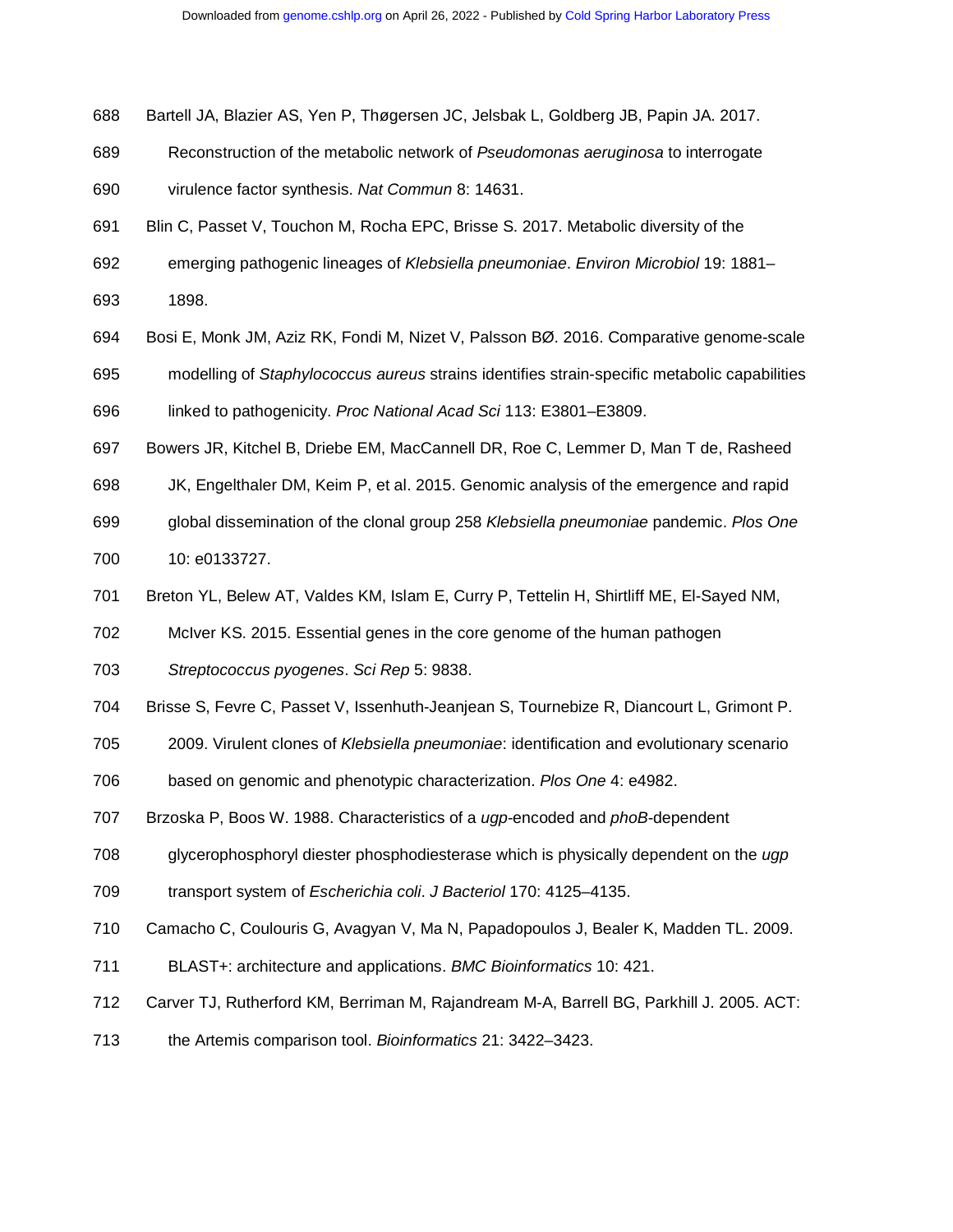- 714 Che Y, Yang Y, Xu X, Břinda K, Polz MF, Hanage WP, Zhang T. 2021. Conjugative plasmids
- 715 interact with insertion sequences to shape the horizontal transfer of antimicrobial
- 716 resistance genes. *Proc National Acad Sci* 118: e2008731118.
- 717 Ebrahim A, Lerman JA, Palsson BO, Hyduke DR. 2013. COBRApy: COnstraints-Based
- 718 Reconstruction and Analysis for Python. *BMC Syst Biol* 7: 74.
- 719 Fang X, Monk JM, Mih N, Du B, Sastry AV, Kavvas E, Seif Y, Smarr L, Palsson BO. 2018.
- 720 *Escherichia coli* B2 strains prevalent in inflammatory bowel disease patients have distinct
- 721 metabolic capabilities that enable colonization of intestinal mucosa. *BMC Syst Biol* 12:
- 722 66.
- 723 Follador R, Heinz E, Wyres KL, Ellington MJ, Kowarik M, Holt KE, Thomson NR. 2016. The
- 724 diversity of *Klebsiella pneumoniae* surface polysaccharides. *Microb Genom* 2: e000073.
- 725 Gorrie CL, Mirceta M, Wick RR, Edwards DJ, Strugnell RA, Pratt N, Garlick J, Watson K,
- 726 Pilcher D, McGloughlin S, et al. 2017. Gastrointestinal carriage is a major reservoir of *K.*  727 *pneumoniae* infection in intensive care patients. *Clin Inf Dis* 65:208-215
- 728 Henry CS, Rotman E, Lathem WW, Tyo KEJ, Hauser AR, Mandel MJ. 2017. Generation and
- 729 validation of the iKp1289 metabolic model for *Klebsiella pneumoniae* KPPR1. *J Infect Dis*
- 730 215: S37–S43.
- 731 Holt KE, Wertheim H, Zadoks RN, Baker S, Whitehouse CA, Dance D, Jenney A, Connor
- 732 TR, Hsu LY, Severin J, et al. 2015. Genomic analysis of diversity, population structure,
- 733 virulence, and antimicrobial resistance in *Klebsiella pneumoniae*, an urgent threat to
- 734 public health. *Proc National Acad Sci* 112: E3574–E3581.
- 735 Hyatt D, Chen G-L, LoCascio PF, Land ML, Larimer FW, Hauser LJ. 2010. Prodigal:
- 736 prokaryotic gene recognition and translation initiation site identification. *BMC*
- 737 *Bioinformatics* 11: 119.
- 738 Ibarra RU, Edwards JS, Palsson BO. 2002. *Escherichia coli* K-12 undergoes adaptive
- 739 evolution to achieve in silico predicted optimal growth. *Nature* 420: 186–189.
- 740 Jung H-M, Jung M-Y, Oh M-K. 2015. Metabolic engineering of *Klebsiella pneumoniae* for the
- 741 production of cis,cis-muconic acid. *Appl Microbiol Biot* 99: 5217–5225.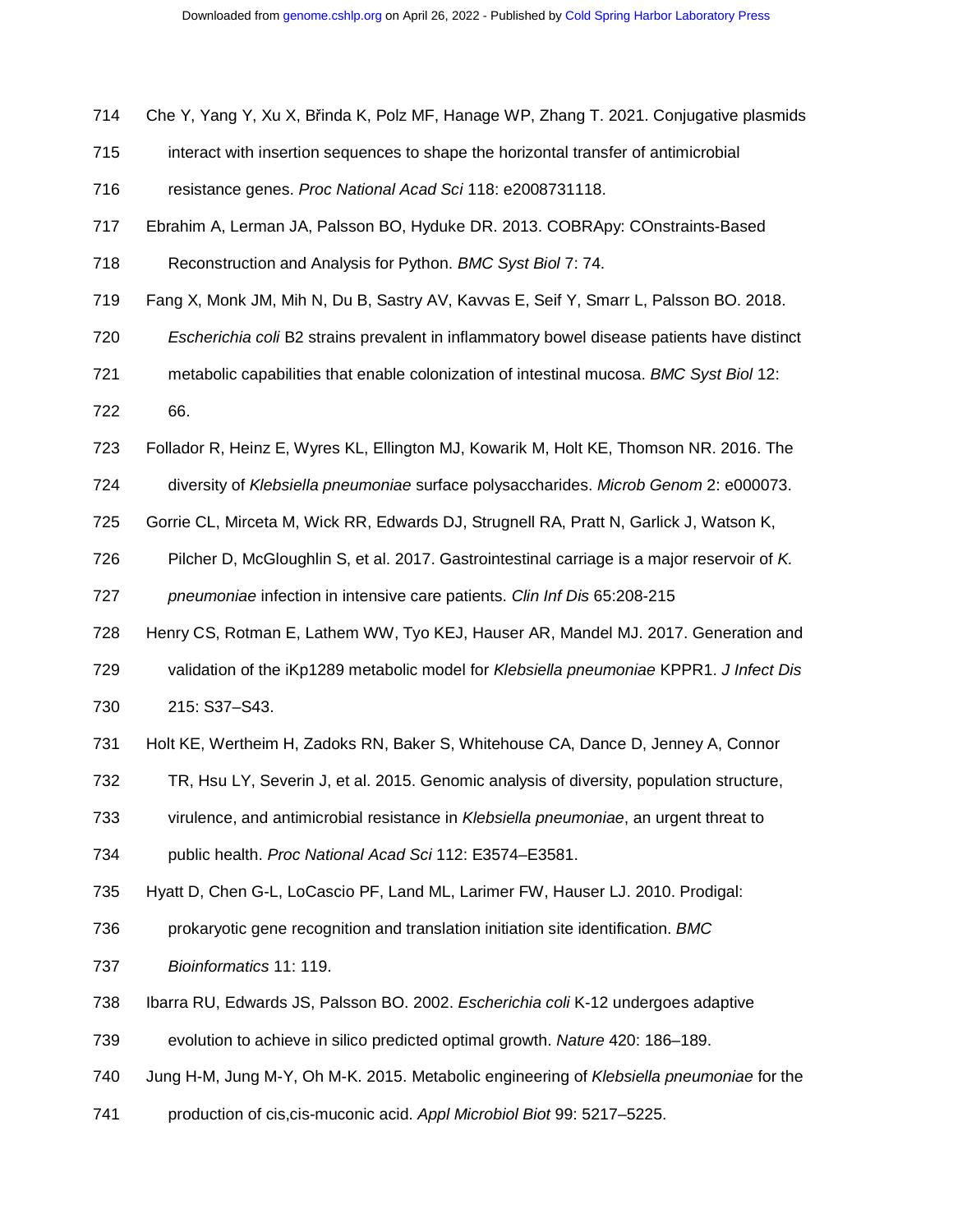- 742 Kanehisa M, Goto S, Kawashima S, Nakaya A. 2002. The KEGG databases at GenomeNet.
- 743 *Nucleic Acids Res* 30: 42–46.
- 744 Kolmogorov M, Yuan J, Lin Y, Pevzner PA. 2019. Assembly of long, error-prone reads using 745 repeat graphs. *Nat Biotechnol* 37: 540–546.
- 746 Lam MMC, Wick RR, Watts SC, Cerdeira LT, Wyres KL, Holt KE. 2021. A genomic
- 747 surveillance framework and genotyping tool for *Klebsiella pneumoniae* and its related
- 748 species complex. *Nat Commun* 12: 4188.
- 749 Lewis JA, Stamper LW, Escalante-Semerena JC. 2009. Regulation of expression of the
- 750 tricarballylate utilization operon (*tcuABC*) of *Salmonella enterica*. *Res Microbiol* 160: 179–
- 751 186.
- 752 Li H. 2016. Minimap and miniasm: fast mapping and de novo assembly for noisy long
- 753 sequences. *Bioinformatics* 32: 2103–2110.
- 754 Li Y, Wang X, Ge X, Tian P. 2016. High production of 3-hydroxypropionic acid in *Klebsiella*
- 755 *pneumoniae* by systematic optimization of glycerol metabolism. *Sci Rep* 6: 26932.
- 756 Liao Y-C, Huang T-W, Chen F-C, Charusanti P, Hong JSJ, Chang H-Y, Tsai S-F, Palsson
- 757 BO, Hsiung CA. 2011. An experimentally validated genome-scale metabolic
- 758 reconstruction of *Klebsiella pneumoniae* MGH 78578, iYL1228. *J Bacteriol* 193: 1710–
- 759 1717.
- 760 Long SW, Olsen RJ, Eagar TN, Beres SB, Zhao P, Davis JJ, Brettin T, Xia F, Musser JM.
- 761 2017. Population genomic analysis of 1,777 extended-spectrum beta-lactamase-
- 762 producing *Klebsiella pneumoniae* isolates, Houston, Texas: unexpected abundance of 763 clonal group 307. *MBio* 8: e00489-17.
- 764 Minh BQ, Schmidt HA, Chernomor O, Schrempf D, Woodhams MD, Haeseler A von, Lanfear
- 765 R. 2020. IQ-TREE 2: New models and efficient methods for phylogenetic inference in the
- 766 genomic era. *Mol Biol Evol* 37: 1530–1534.
- 767 Monk JM, Charusanti P, Aziz RK, Lerman JA, Premyodhin N, Orth JD, Feist AM, Palsson
- 768 BØ. 2013. Genome-scale metabolic reconstructions of multiple *Escherichia coli* strains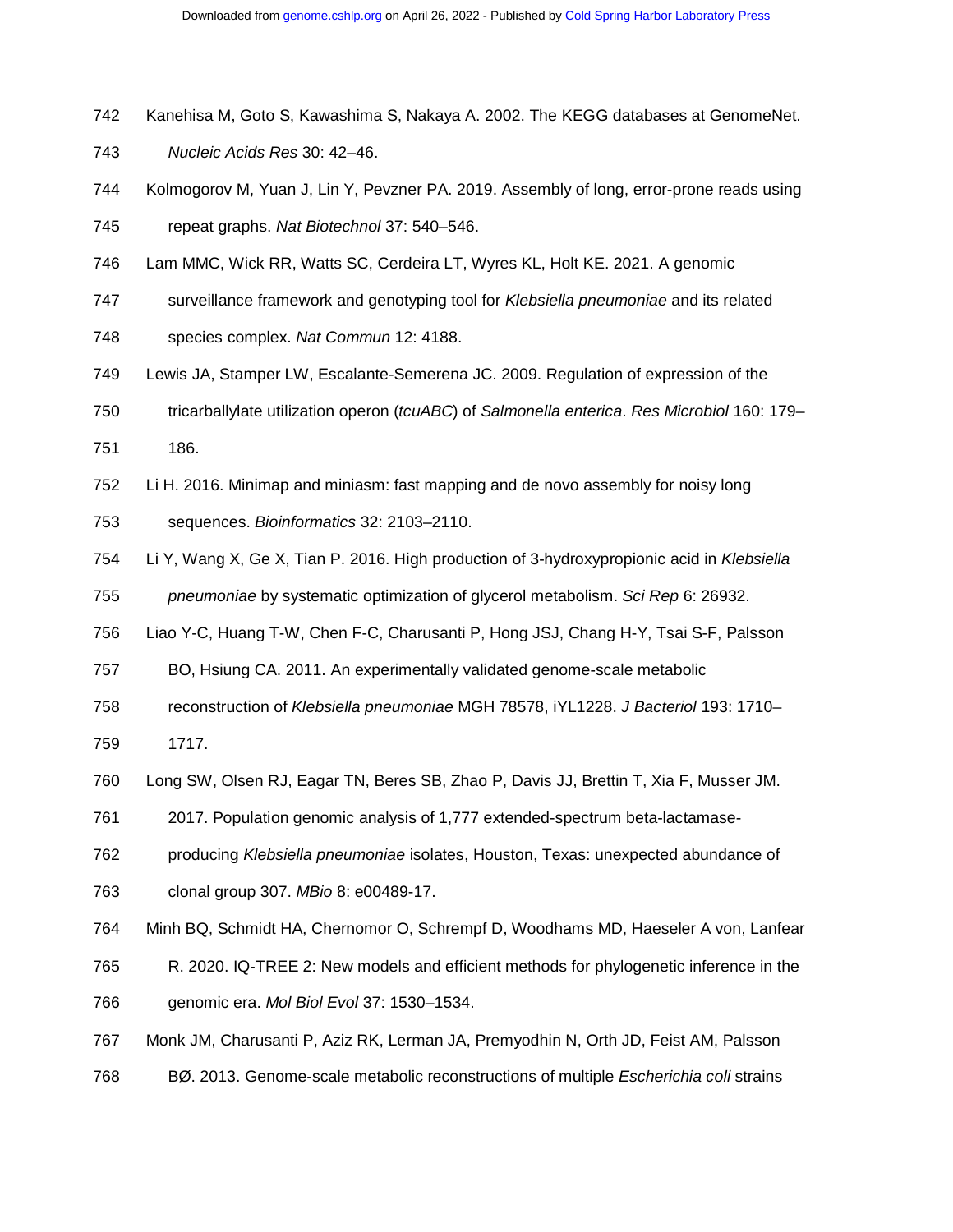- 769 highlight strain-specific adaptations to nutritional environments. *Proc National Acad Sci* 770 110: 20343-20338
- 
- 771 Monk JM, Lloyd CJ, Brunk E, Mih N, Sastry A, King Z, Takeuchi R, Nomura W, Zhang Z,
- 772 Mori H, et al. 2017. iML1515, a knowledgebase that computes *Escherichia coli* traits. *Nat*
- 773 *Biotechnol* 35: 904-908.
- 774 Navon-Venezia S, Kondratyeva K, Carattoli A. 2017. *Klebsiella pneumoniae*: A major
- 775 worldwide source and shuttle for antibiotic resistance. *Fems Microbiol Rev* 41: 252–275.
- 776 Norsigian CJ, Attia H, Szubin R, Yassin AS, Palsson BØ, Aziz RK, Monk JM. 2019a.
- 777 Comparative genome-scale Metabolic modeling of metallo-beta-lactamase–producing
- 778 multidrug-resistant *Klebsiella pneumoniae* clinical isolates. *Front Cell Infect Mi* 9: 161–
- 779 161.
- 780 Norsigian CJ, Fang X, Seif Y, Monk JM, Palsson BO. 2019b. A workflow for generating
- 781 multi-strain genome-scale metabolic models of prokaryotes. *Nat Protoc* 15: 1–14.
- 782 O'Brien EJ, Monk JM, Palsson BO. 2015. Using genome-scale models to predict biological 783 capabilities. *Cell* 161: 971–987.
- 784 Orth JD, Palsson B. 2012. Gap-filling analysis of the iJO1366 *Escherichia coli* metabolic
- 785 network reconstruction for discovery of metabolic functions. *BMC Syst Biol* 6: 30–30.
- 786 Pendleton JN, Gorman SP, Gilmore BF. 2014. Clinical relevance of the ESKAPE pathogens.
- 787 *Expert Rev Anti Infect Ther* 11: 297–308.
- 788 Poulsen BE, Yang R, Clatworthy AE, White T, Osmulski SJ, Li L, Penaranda C, Lander ES,
- 789 Shoresh N, Hung DT. 2019. Defining the core essential genome of *Pseudomonas*  790 *aeruginosa*. *Proc National Acad Sci* 116: 201900570.
- 791 Ramos PIP, Porto DFD, Lanzarotti E, Sosa EJ, Burguener G, Pardo AM, Klein CC, Sagot M-
- 792 F, Vasconcelos ATR de, Gales AC, et al. 2018. An integrative, multi-omics approach
- 793 towards the prioritization of *Klebsiella pneumoniae* drug targets. *Sci Rep* 8: 10755.
- 794 Rodrigues C, Passet V, Rakotondrasoa A, Diallo TA, Criscuolo A, Brisse S. 2019.
- 795 Description of *Klebsiella africanensis* sp. nov., *Klebsiella variicola* subsp. *tropicalensis*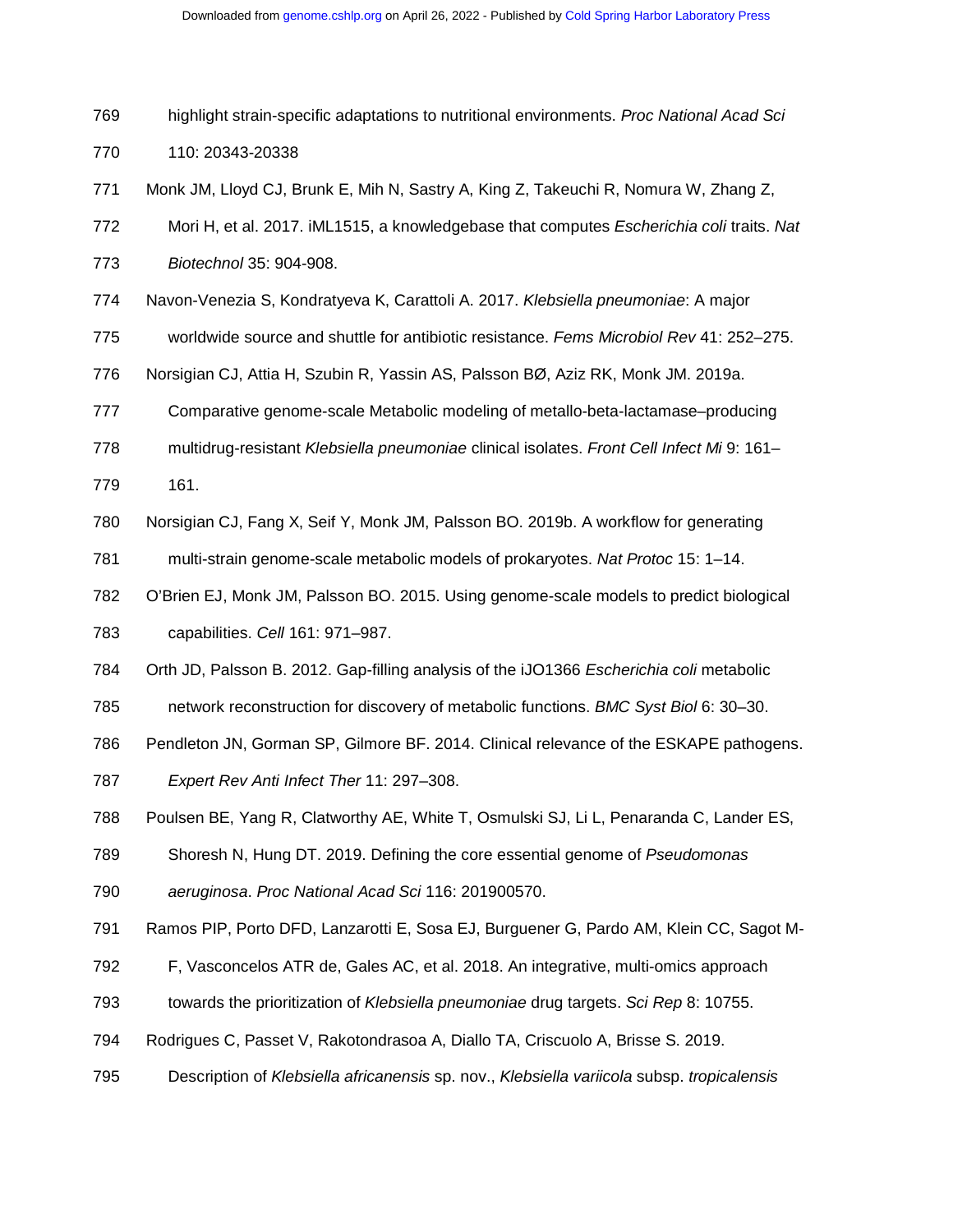796 subsp. nov. and *Klebsiella variicola* subsp. *variicola* subsp. nov. *Res Microbiol* 170: 165–

797 170.

- 798 Rousset F, Cabezas-Caballero J, Piastra-Facon F, Fernández-Rodríguez J, Clermont O,
- 799 Denamur E, Rocha EPC, Bikard D. 2021. The impact of genetic diversity on gene
- 800 essentiality within the *Escherichia coli* species. *Nat Microbiol* 6: 301–312.
- 801 Schilling CH, Edwards JS, Palsson BO. 1999. Toward metabolic phenomics: analysis of
- 802 genomic data using flux balances. *Biotechnol Progr* 15: 288–295.
- 803 Seemann T. 2014. Prokka: rapid prokaryotic genome annotation. *Bioinformatics* 30: 2068– 804 2069.
- 805 Seif Y, Kavvas E, Lachance J-C, Yurkovich JT, Nuccio S-P, Fang X, Catoiu E, Raffatellu M,
- 806 Palsson BO, Monk JM. 2018. Genome-scale metabolic reconstructions of multiple
- 807 *Salmonella* strains reveal serovar-specific metabolic traits. *Nat Commun* 9: 3771–3771.
- 808 Siguier P, Perochon J, Lestrade L, Mahillon J, Chandler M. 2006. ISfinder: the reference
- 809 centre for bacterial insertion sequences. *Nucleic Acids Res* 34: D32 6-D32 6.
- 810 Tettelin H, Riley D, Cattuto C, Medini D. 2008. Comparative genomics: the bacterial pan-
- 811 genome. *Curr Opin Microbiol* 11: 472–477.
- 812 Thiele I, Palsson BØ. 2010. A protocol for generating a high-quality genome-scale metabolic
- 813 reconstruction. *Nat Protoc* 5: 93–121.
- 814 Thompson J, Robrish SA, Immel S, Lichtenthaler FW, Hall BG, Pikis A. 2001. Metabolism of
- 815 Sucrose and Its Five Linkage-isomeric α-d-Glucosyl-d-fructoses by *Klebsiella*
- 816 *pneumoniae*. *J Biol Chem* 276: 37415–37425.
- 817 Thorpe H, Booton R, Kallonen T, Gibbon MJ, Couto N, Passet V, Fernandez JSL, Rodrigues
- 818 C, Matthews L, Mitchell S, et al. 2021. One Health or Three? Transmission modelling of
- 819 *Klebsiella* isolates reveals ecological barriers to transmission between humans, animals
- 820 and the environment. *bioRxiv* 2021.08.05.455249.
- 821 Tong M, French S, Zahed SSE, Ong WK, Karp PD, Brown ED. 2020. Gene dispensability in
- 822 *Escherichia coli* grown in thirty different carbon environments. *MBio* 11.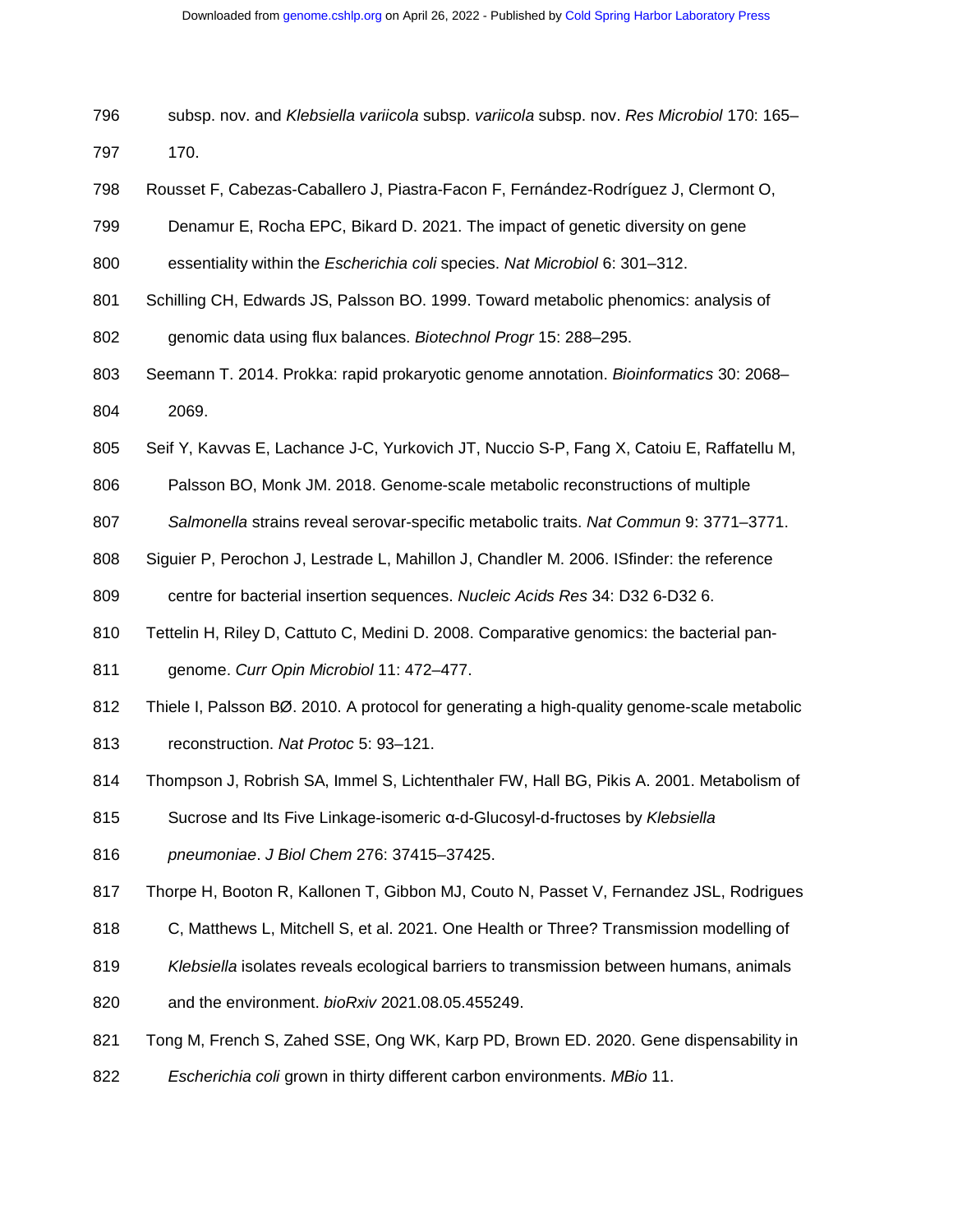- 823 Tonkin-Hill G, MacAlasdair N, Ruis C, Weimann A, Horesh G, Lees JA, Gladstone RA, Lo S,
- 824 Beaudoin C, Floto RA, et al. 2020. Producing polished prokaryotic pangenomes with the
- 825 Panaroo pipeline. *Genome Biol* 21: 180.
- 826 Vaser R, Šikić M. 2021. Time- and memory-efficient genome assembly with Raven. *Nat*
- 827 *Comput Sci* 1: 332–336.
- 828 Vezina B, Judd LM, McDougall FK, Boardman WSJ, Power ML, Hawkey J, Brisse S, Monk,
- 829 JM, Holt KE, Wyres KL. 2021. Transmission of *Klebsiella* strains and plasmids within and
- 830 between Grey-headed flying fox colonies. *bioRxiv* doi: 10.1101/2021.10.25.465810
- 831 Vimr ER, Troy FA. 1985. Identification of an inducible catabolic system for sialic acids (nan)
- 832 in *Escherichia coli*. *J Bacteriol* 164: 845–853.
- 833 Walker BJ, Abeel T, Shea T, Priest M, Abouelliel A, Sakthikumar S, Cuomo CA, Zeng Q,
- 834 Wortman J, Young SK, et al. 2014. Pilon: an integrated tool for comprehensive microbial
- 835 variant detection and genome assembly improvement. *Plos One* 9: e112963.
- 836 Wick RR, Judd LM, Cerdeira LT, Hawkey J, Méric G, Vezina B, Wyres KL, Holt KE. 2021.
- 837 Trycycler: consensus long-read assemblies for bacterial genomes. *Genome Biol* 22: 266.
- 838 Wick RR, Judd LM, Gorrie CL, Holt KE. 2017. Unicycler: Resolving bacterial genome
- 839 assemblies from short and long sequencing reads. *Plos Comput Biol* 13: e1005595–
- 840 e1005595.
- 841 Wyres KL, Lam MMC, Holt KE. 2020. Population genomics of *Klebsiella pneumoniae*. *Nat*  842 *Rev Microbiol* 18: 344–359.
- 843 Wyres KL, Wick RR, Gorrie C, Jenney A, Follador R, Thomson NR, Holt KE. 2016.
- 844 Identification of *Klebsiella* capsule synthesis loci from whole genome data. *Microb Genom*
- 845 2: e000102–e000102.
- 846 Wyres KL, Wick RR, Judd LM, Froumine R, Tokolyi A, Gorrie CL, Lam MMC, Duchêne S,
- 847 Jenney A, Holt KE. 2019. Distinct evolutionary dynamics of horizontal gene transfer in
- 848 drug resistant and virulent clones of *Klebsiella pneumoniae*. *Plos Genet* 15: e1008114.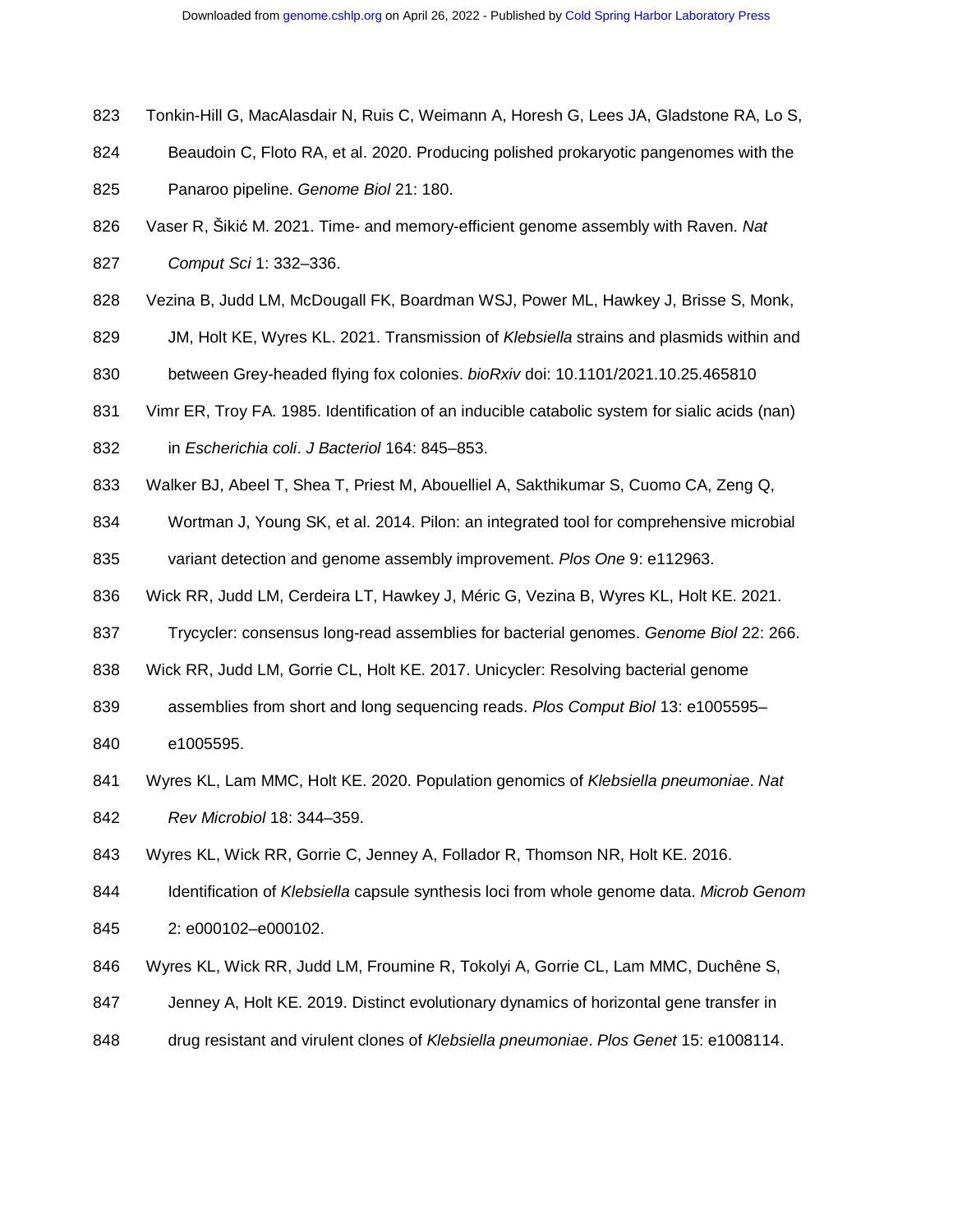- 849 Yu G, Smith DK, Zhu H, Guan Y, Lam TT. 2017. ggtree: an R package for visualization and
- 850 annotation of phylogenetic trees with their covariates and other associated data. *Methods*

851 *Ecol Evol* 8: 28–36.

- 852 Zhang Z, Aboulwafa M, Smith MH, Jr. MHS. 2003. The ascorbate transporter of *Escherichia*
- 853 *coli*. *J Bacteriol* 185: 2243–2250.
- 854 Zhu Y, Czauderna T, Zhao J, Klapperstueck M, Maifiah MHM, Han M-L, Lu J, Sommer B,
- 855 Velkov T, Lithgow T, et al. 2018. Genome-scale metabolic modelling of responses to
- 856 polymyxins in *Pseudomonas aeruginosa*. *Gigascience* 7: giy021-.

#### 857 **Figure Legends**

- 858 **Figure 1: Number of model reactions by category.** Bars are coloured to indicate core
- 859 reactions (black, conserved in all strains) and accessory reactions (grey, variably present). 860
- 861 **Figure 2: Predicted substrate utilisation by type.** Bar height indicates number of
- 862 substrates for each type, with segments coloured to indicate those associated with no
- 863 growth for any strain (grey), variable growth (red) and conserved growth (blue).
- 864 Percentages are indicated within each segment.
- 865

866 **Figure 3: Variable growth phenotypes across all seven taxa in KpSC.** Left, core gene 867 phylogeny for all 37 strains, with tips coloured by species as per legend. Middle, heatmap of 868 variable substrates for which both phenotypic growth results and model predicted results 869 were available. White indicates no growth, colour indicates growth. False positive calls are 870 shown in yellow, and false negative calls in grey (as per legend). Right, heatmap of variable 871 substrates for which only model predictions were available. White indicates no growth, 872 colour indicates growth, with substrate type indicated as per legend. 873

874 **Figure 4: Variable loss of growth phenotypes.** Left, core gene phylogeny as per **Fig 3**, 875 with tips coloured by species as indicated in legend: Ka, *K. africana*; Kp, *K. pneumoniae*;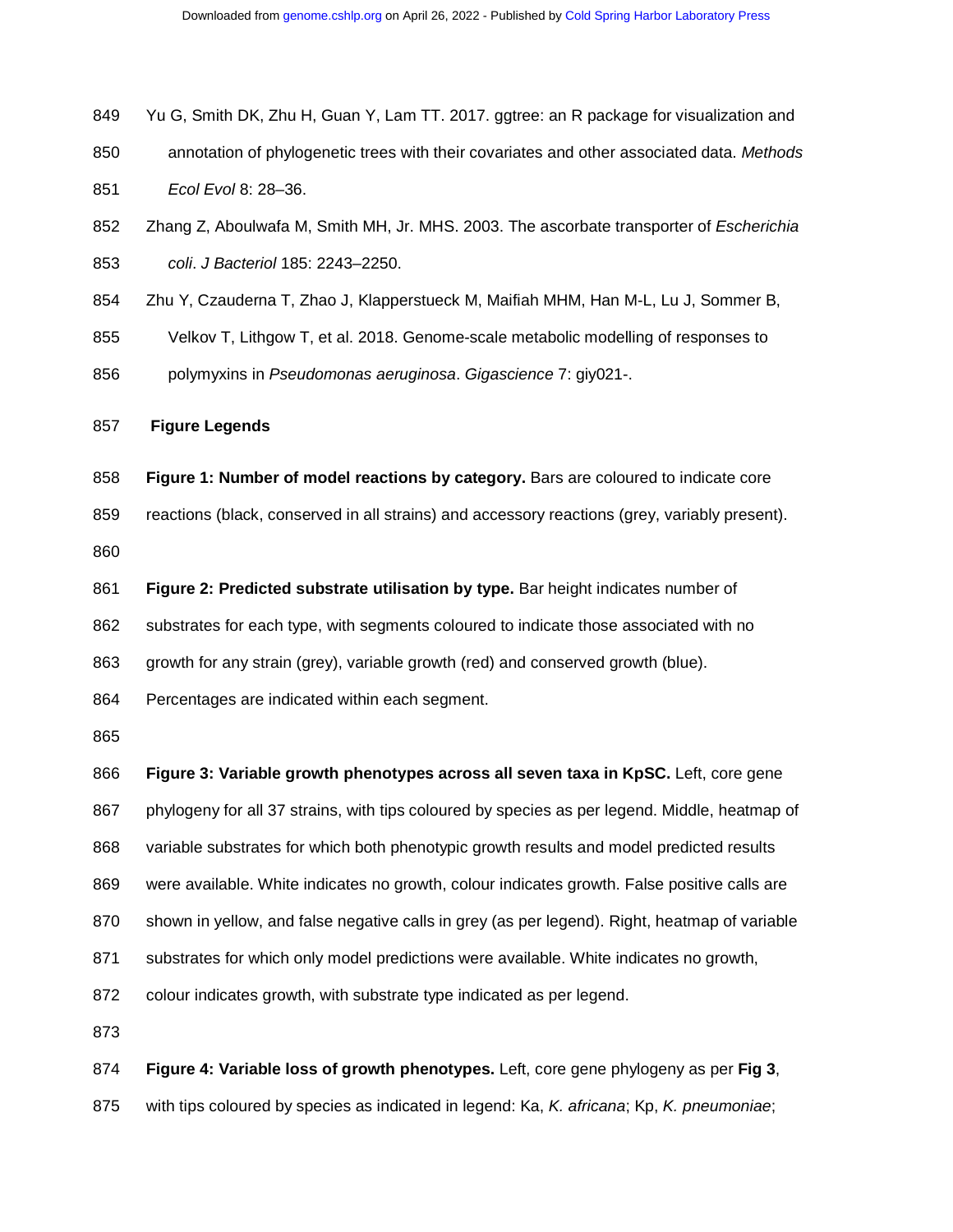- 876 Kqq, *K. quasipneumoniae* subsp. *quasipneumoniae*; Kqs, *K. quasipneumoniae* subsp.
- 877 *similipneumoniae*; Kqv, *K. quasivariicola;* Kvt, *K. variicola* subsp. *tropica*; Kvv, *K. variicola*
- 878 subsp. *variicola*. Middle, heatmap showing core genes for which variable loss of growth
- 879 phenotypes were predicted (columns). Shading indicates the number of substrates where
- 880 loss of growth was predicted for each strain (rows) as per the scale legend. Right, bars show
- 881 the total number of loss of growth phenotypes predicted for each strain.

882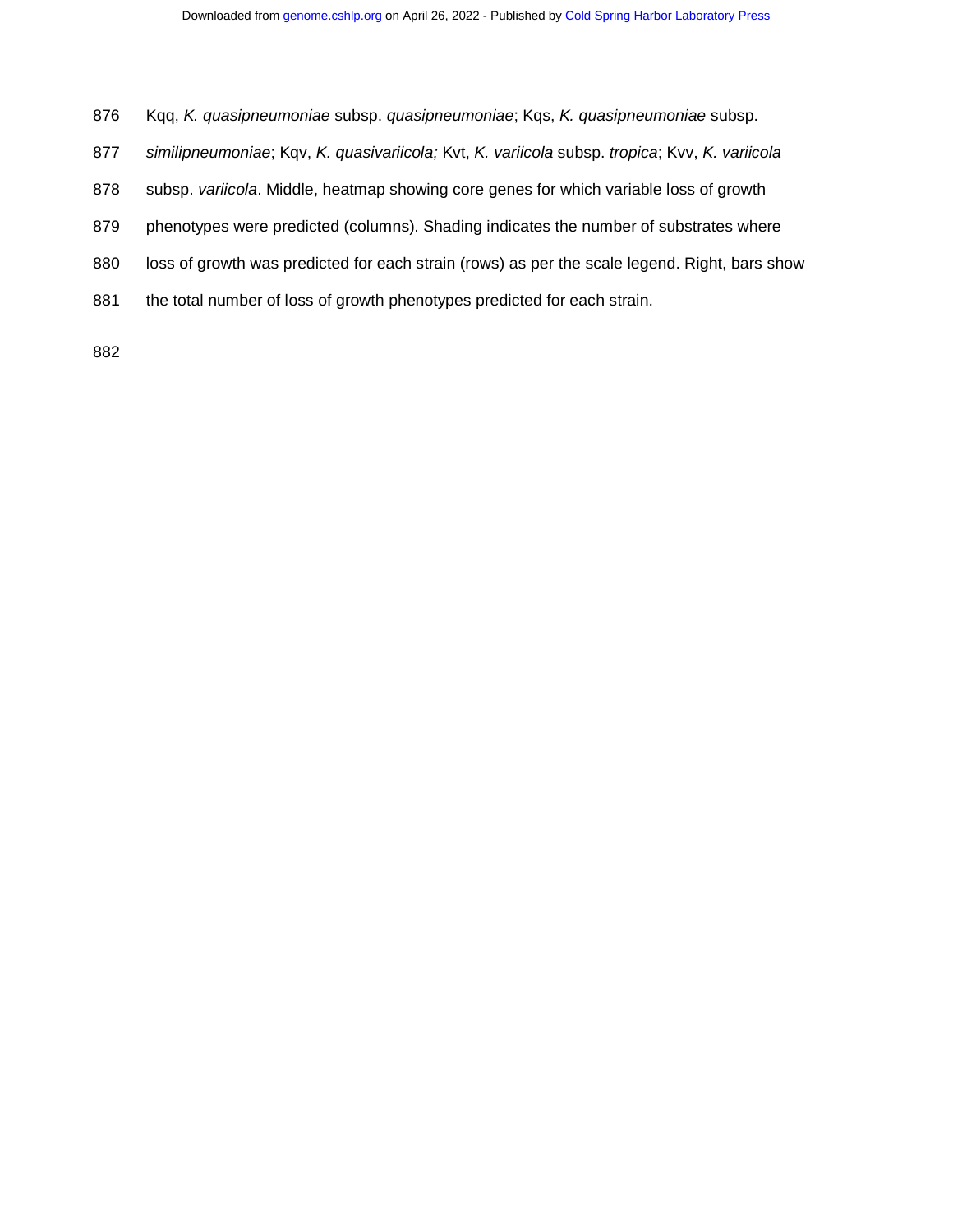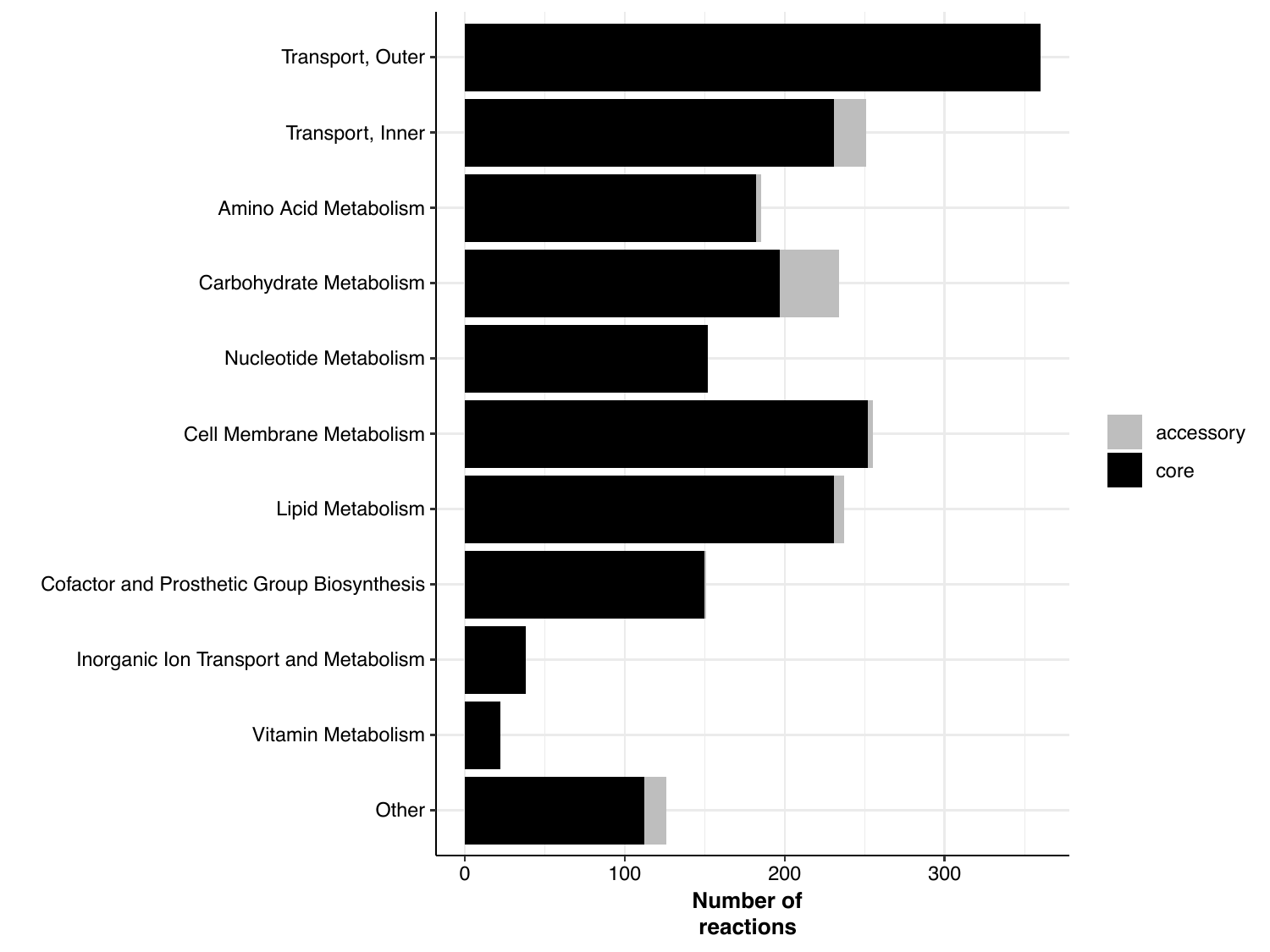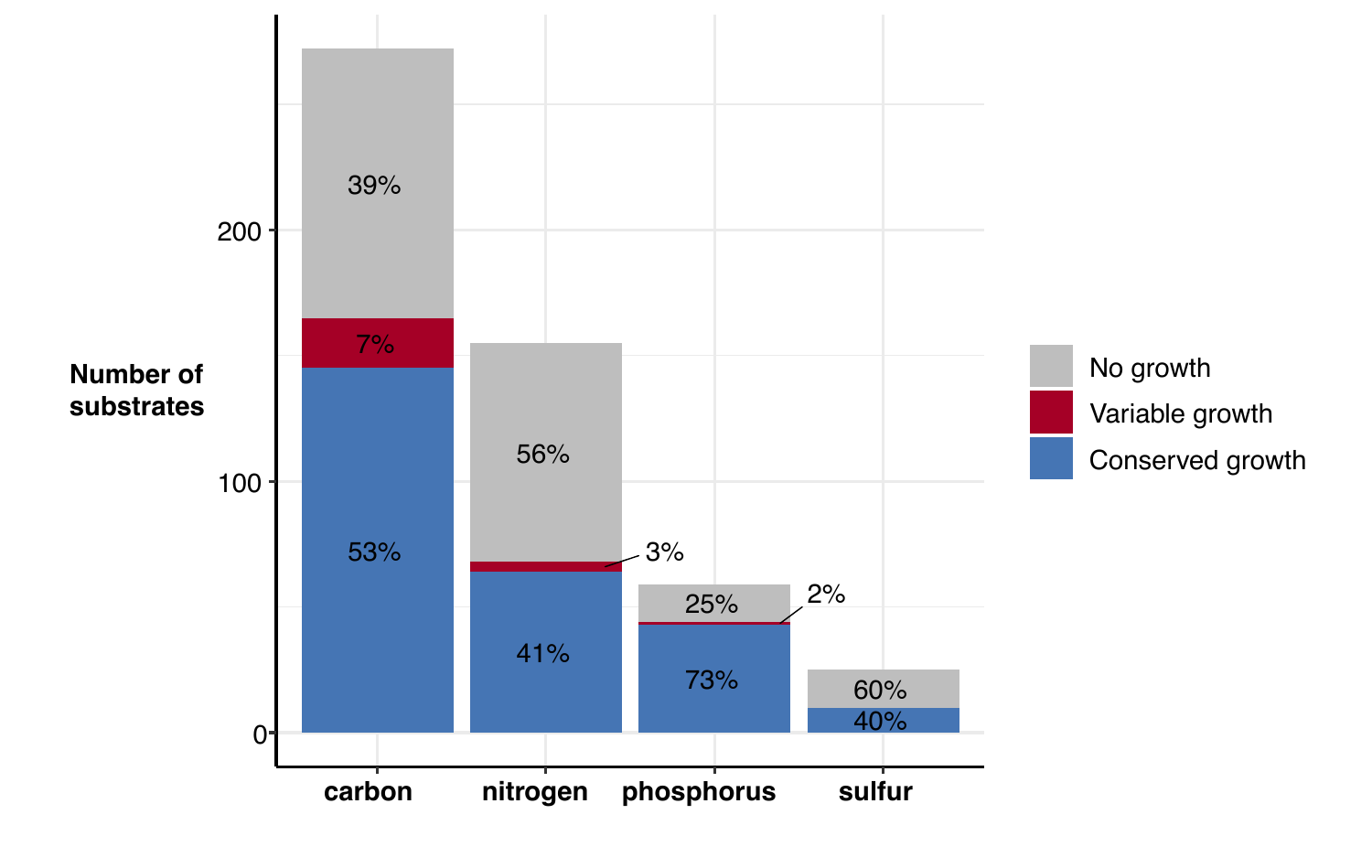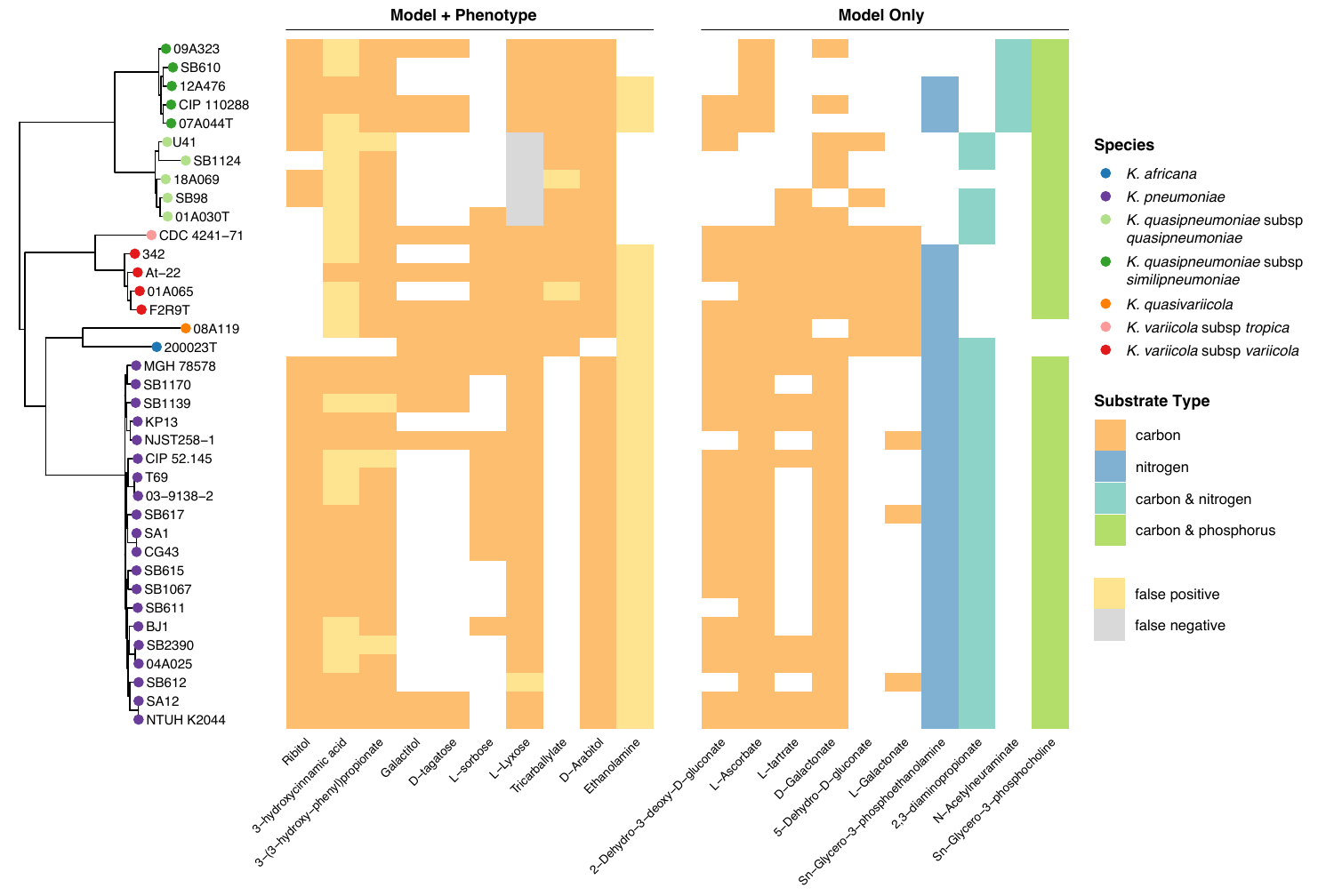